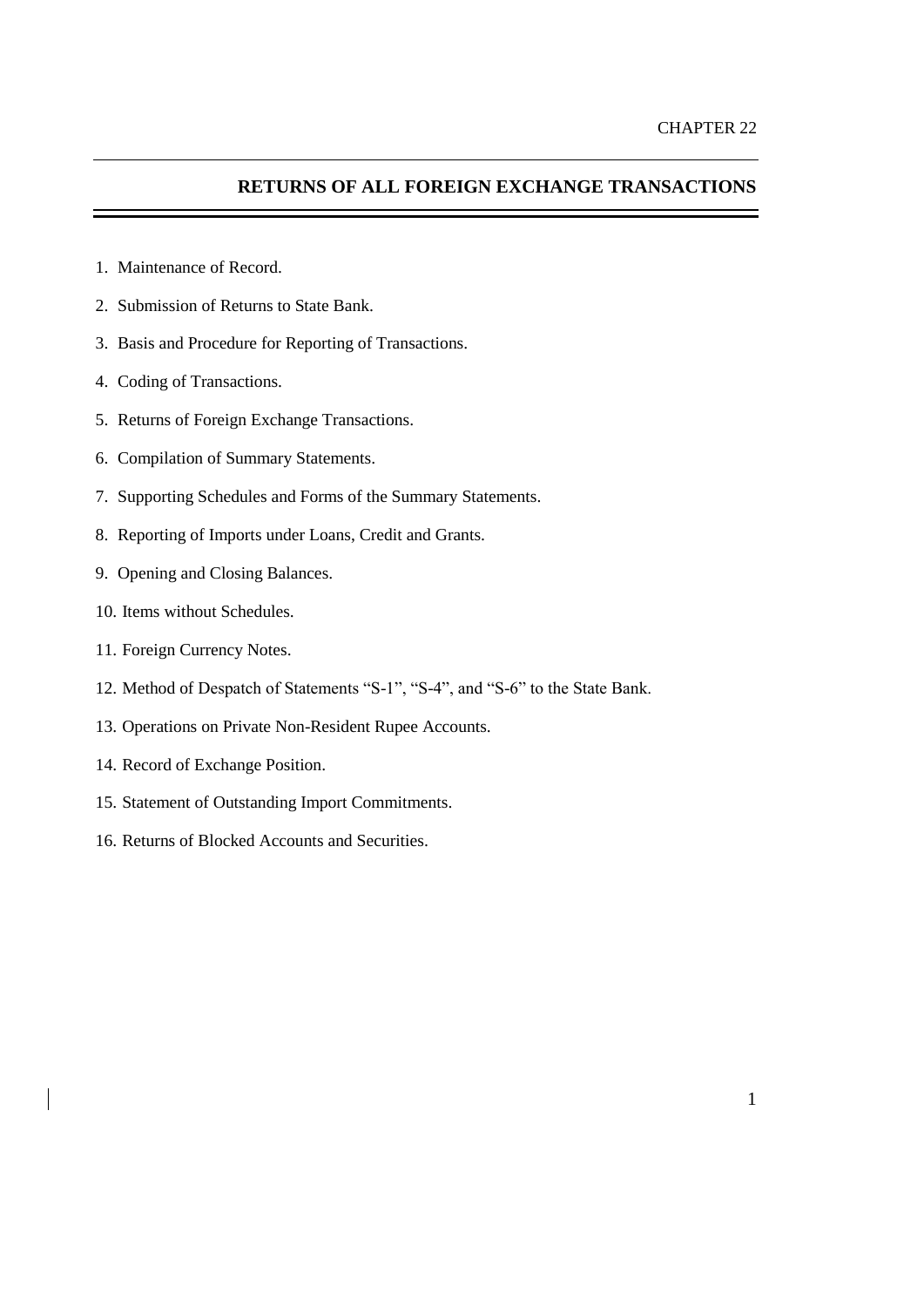### **CHAPTER 22**

### **RETURNS OF ALL FOREIGN EXCHANGE TRANSACTIONS**

#### **1. Maintenance of Record.**

Authorized Dealers should maintain proper record of all dealings in foreign exchange in their books including transactions on non-resident accounts.

#### **2. Submission of Returns to State Bank.**

Authorized Dealers should take utmost care in compilation of various returns/statements prescribed in this as also other chapters so that all transactions are correctly and duly reported. They should also ensure that these returns/statements are invariably sent to the State Bank on due dates.

#### **3. Basis and Procedure for Reporting of Transactions.**

The system of reporting transactions is designed to compile figures on the basis of actual entries in the currency accounts so that there are no suspense items. Authorized Dealers should report transactions as per following procedure:

#### (i) EXPORTS

a) Export bills drawn under irrevocable letters of credit.

Transactions in respect of export bills negotiated by Authorized Dealers should be reported as purchases only at the time entries are made in the currency account duly supported by Schedule (A-1/A-2/A-3) and Forms 'E'.

b) Export bills drawn on collection basis.

Sometimes Authorized Dealers also purchase export bills drawn on collection basis. Transactions relating to such export bills should be reported as an outright purchase against "Exports" in the summary statement after the transaction is put through the currency account on receipt of advice of realization of the export proceeds.

### (ii) OTHER RECEIPTS

The procedure indicated in sub-paragraph (i) (a) above should also be followed with regard to D.Ds. and M. Ts. etc. In other words, purchases in respect of D.Ds. and M.Ts. etc. should be reported only when the transactions are put through the currency accounts.

#### (iii) IMPORTS

a) In case of import bills drawn under letters of credit, the foreign currency accounts of the Authorized Dealers are debited at the time of negotiation of documents by their foreign correspondents. Accordingly, sales on account of import bills drawn under confirmed and irrevocable letters of credit should be reported when the transaction is put through the currency account on receipt of import documents and not on the basis of retirement of bills by the importers.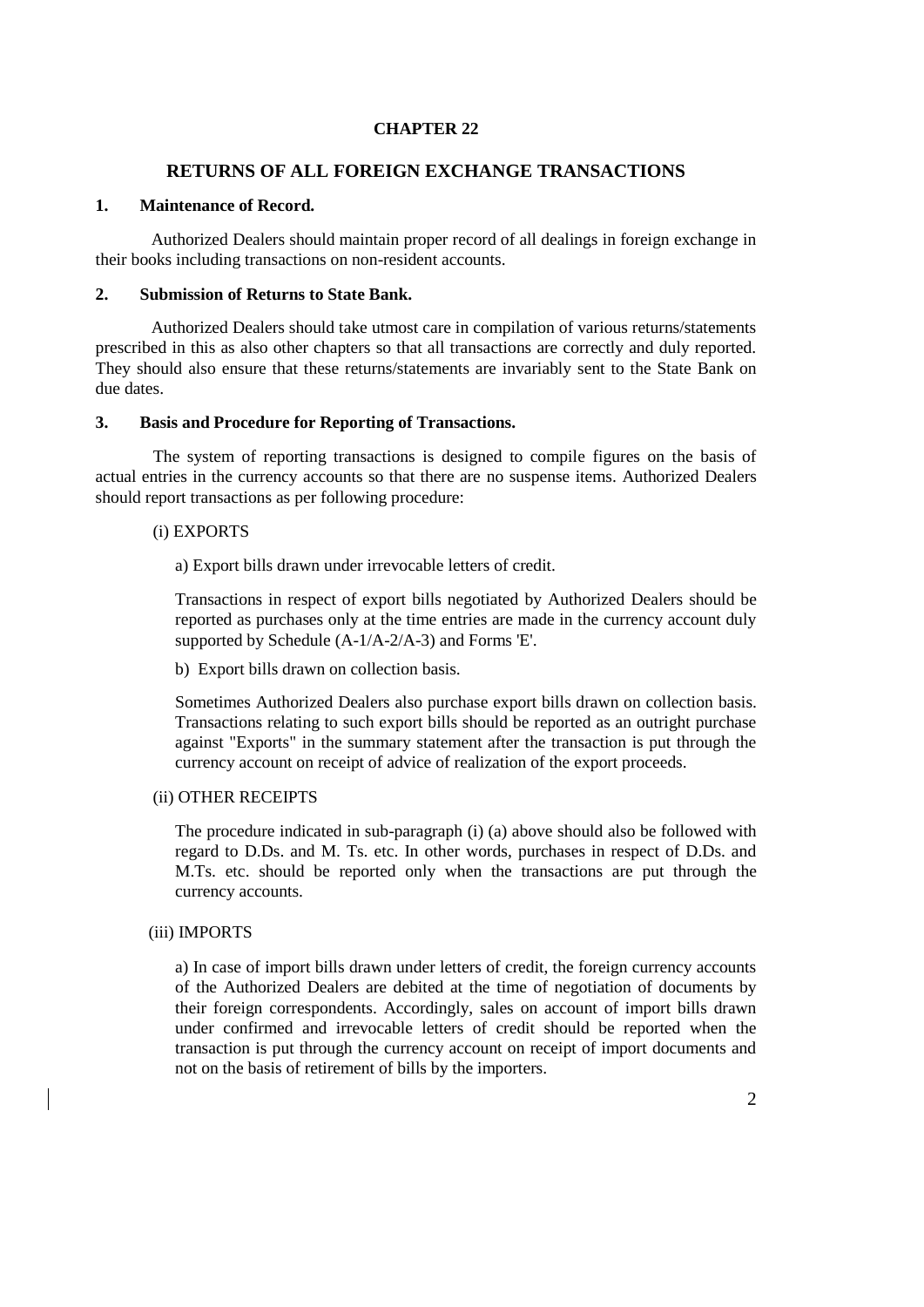b) All sales on account of imports are required to be supported by the original copy of the [Form](../../AppData/Local/Microsoft/Windows/Updated%20FE%20Manual/appendix%20files/appendix%205/ap5-32.htm) 'I'. In view of the time-lag between the date of receipt of the import bills and the date of their retirement by the importers, it may not be possible to submit original copy of [Form](../../AppData/Local/Microsoft/Windows/Updated%20FE%20Manual/appendix%20files/appendix%205/ap5-32.htm) 'I' duly signed by the importers. In such cases, Authorized Dealers should fill in the quadruplicate copy of the [Form](../../AppData/Local/Microsoft/Windows/Updated%20FE%20Manual/appendix%20files/appendix%205/ap5-32.htm) 'I' and submit it alongwith the relevant schedule and the summary statement. The original copy of the [Form](../../AppData/Local/Microsoft/Windows/Updated%20FE%20Manual/appendix%20files/appendix%205/ap5-32.htm) 'I' should be submitted after it has been signed by the importer, which will be at the time of retirement of the bill.

c) Authorized Dealers will forward to the State Bank a monthly statement showing particulars of the [Form](../../AppData/Local/Microsoft/Windows/Updated%20FE%20Manual/appendix%20files/appendix%205/ap5-32.htm) 'I' originals of which have not been sent by them to the State Bank, giving reasons for their non-submission. These statements should reach the State Bank by the  $5<sup>th</sup>$  of the following month and should bear running serial numbers.

d) With regard to import bills received on collection basis, the transactions will be reported on [Schedule E-2](../../AppData/Local/Microsoft/Windows/Temporary%20Internet%20Files/appendix%20files/appendix%205/ap5-109.htm) supported by original [Form](../../AppData/Local/Microsoft/Windows/Updated%20FE%20Manual/appendix%20files/appendix%205/ap5-32.htm) 'I'.

### (iv) OTHER PAYMENTS

Transactions relating to D.Ds. and M.Ts. issued by the Authorized Dealers should also be reported only at the time entries are made in the currency accounts.

Non-resident Rupee accounts of foreign banks and correspondents including barter accounts should also be reported by Authorized Dealers in the manner indicated in this para.

#### **4. Coding of Transactions.**

Authorized Dealers are required to give code numbers for all transactions pertaining to receipts as well as payments whether under cash, loan, credits or barter on the relevant prescribed forms as also in the columns provided in the relevant schedules, excepting stubs given on the right hand top of the schedules relating to "Period", "Authorized Dealer" and "Currency" whose coding is done in the State Bank.

| Code-3 | <b>COUNTRY</b>                    |  |
|--------|-----------------------------------|--|
| Code-4 | <b>EXPORTS</b> (Visible Receipts) |  |
| Code-5 | <b>INVISIBLE RECEIPTS</b>         |  |
| Code-6 | <b>IMPORTS</b> (Visible Payments) |  |
| Code-7 | <b>INVISIBLE PAYMENTS</b>         |  |
| Code-8 | <b>DEPARTMENTS</b>                |  |

Separate code lists are provided for the following items:

For entering code numbers on various schedules, the code lists mentioned below against each schedule should be referred to: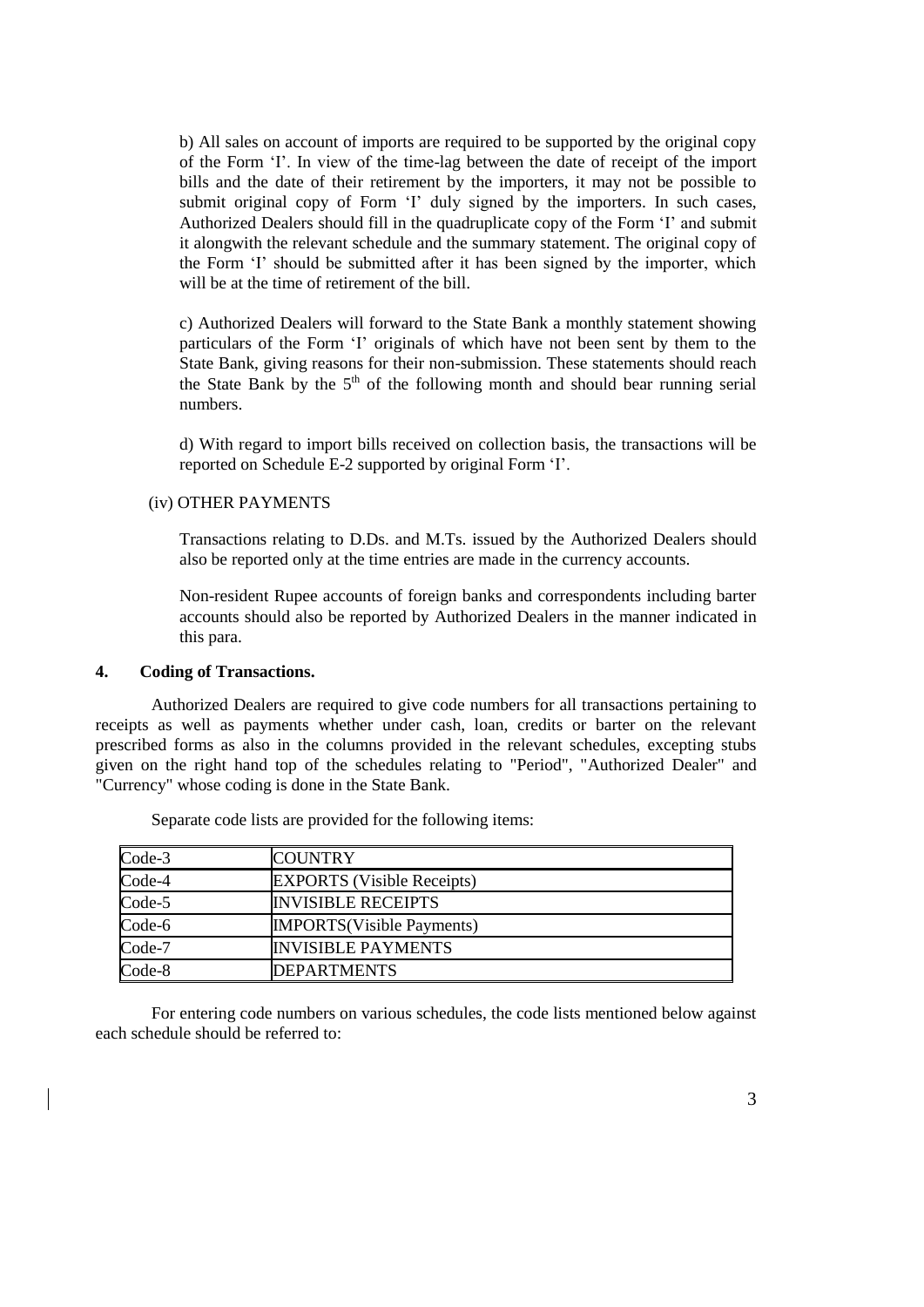| Title of Schedule | Code lists to be used  |
|-------------------|------------------------|
|                   |                        |
| $A-1/0-1$         | Code-3 and Code-4      |
| $A - 2/0 - 2$     | Code-3 and Code-4      |
| $A - 3/0 - 3$     | Code-3 and Code-4      |
| $J/O-3$           | Code-3 and Code-5      |
| $E-2/P-2$         | Code-3 Code-6 & Code 8 |
| $EL-2/EL-3$       | Code-3 Code-6 & Code 8 |
| $E-3/P-3$         | Code-3 Code-7 & Code 8 |
| $E-4/P-4$         | Code-3 Code-7 & Code 8 |

The stubs earmarked for 'Department' are to be used in cases of transactions relating to imports and invisible payments. All payments by Government and Semi-Government agencies out of cash resources should be correctly co-related with those given in Code-8 and code number given accordingly. Where payments for imports or invisibles are made by private parties out of cash resources, the Code No.501 of Code-8 will be given under 'Department'.

Authorized Dealers should ensure that the description of transactions given in the relevant forms conforms to the nomenclature given in the Code Lists. Coding should be done with extreme care. It is advisable to entrust the Coding work to experienced and responsible members of the staff. To guard against any possible misclassification, coding should be got checked independently. For all amounts equivalent to Rs. 100,000 and above, the checking of codes should be done by supervisory staff.

### **5. Returns of Foreign Exchange Transactions.**

Authorized Dealers should report to the State Bank/SBP-Banking Services Corporation particulars of foreign exchange transactions effected by them i.e. all outward and inward remittances made whether through their accounts in foreign currencies or through the Rupee accounts of non-resident banks. For this purpose, Authorized Dealers should submit to the SBP-Banking Services Corporation a summarized statement of their transactions in each currency in which a position is maintained by them and also summary statement of transactions effected on the Rupee accounts of non-resident banks maintained with them for each month, reaching the respective area office of the Foreign Exchange Operations Department by the 5<sup>th</sup> of the following month from Head/Principal Offices of Authorized Dealers.

These summary statements should be submitted on:

["S-1" statement](../../AppData/Local/Microsoft/Windows/Temporary%20Internet%20Files/appendix%20files/appendix%205/ap5-101.htm) for transactions in all foreign currencies [\(Appendix V-1](../../AppData/Local/Microsoft/Windows/Temporary%20Internet%20Files/appendix%20files/appendix%205/ap5-101.htm)04).

["S-4" statement](../../AppData/Local/Microsoft/Windows/Temporary%20Internet%20Files/appendix%20files/appendix%205/ap5-102.htm) for transactions on Rupee accounts of non-resident banks [\(Appendix V-1](../../AppData/Local/Microsoft/Windows/Temporary%20Internet%20Files/appendix%20files/appendix%205/ap5-102.htm)05).

["S-6" statement](../../AppData/Local/Microsoft/Windows/Temporary%20Internet%20Files/appendix%20files/appendix%205/ap5-104.htm) for transactions in foreign currency notes [\(Appendix V-](../../AppData/Local/Microsoft/Windows/Temporary%20Internet%20Files/appendix%20files/appendix%205/ap5-104.htm) 106).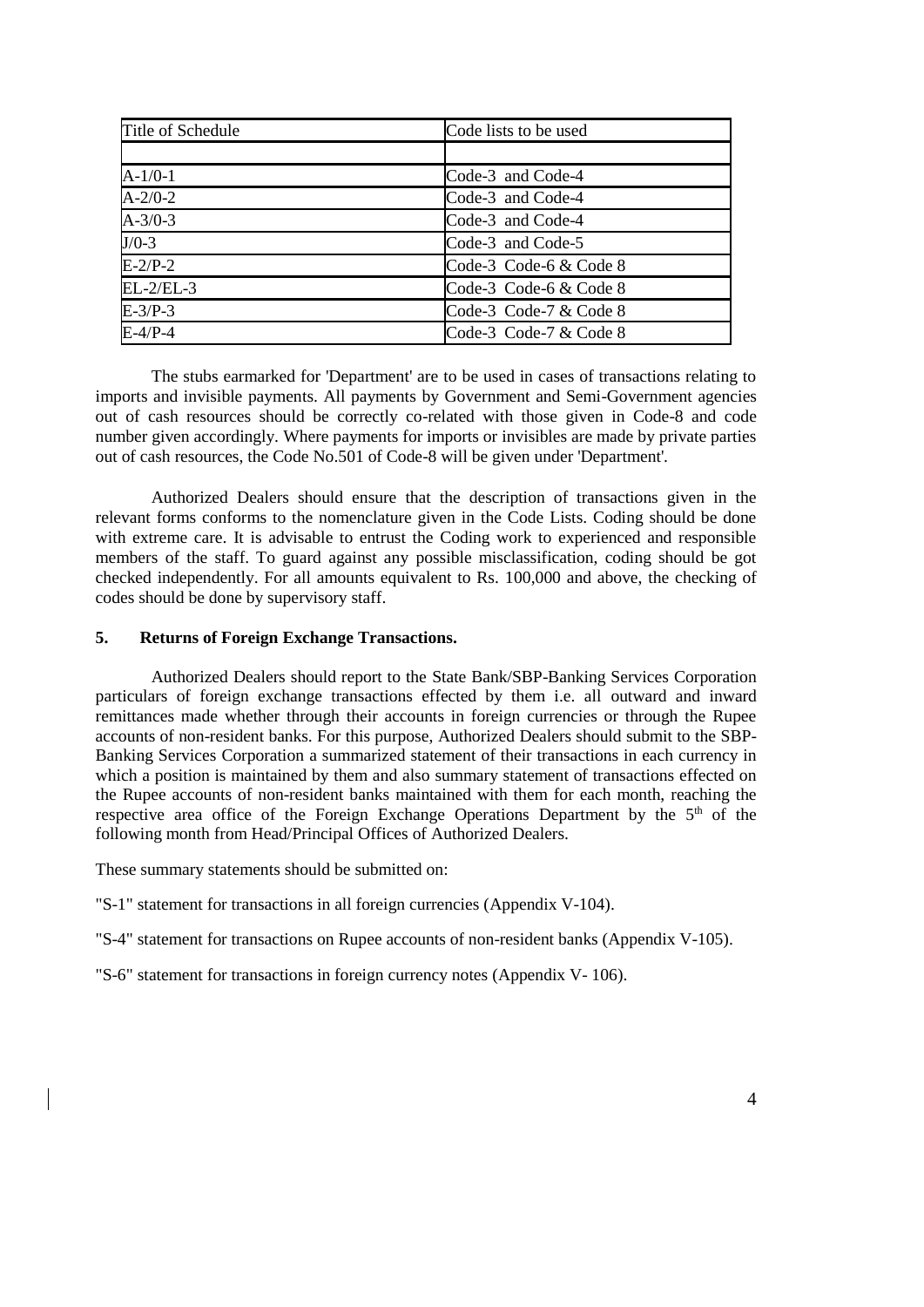<sup>1</sup>Code Lists No. 4  $\&$  6 under foreign exchange Code Guide used for coding Exports and Imports (Schedule A1/A2/A3) have been replaced with HS Codes Commodity Classification.

Code List No. 5 used for Purpose Codes of Invisible Receipts (Schedule J) as per coverage and definitions of IMF Manual on Balance of Payments 5<sup>th</sup> Edition

Code List No. 7 used for Purpose Codes of Invisible Payments (Schedule E3/E4) as per coverage and definitions of IMF Manual on Balance of Payments  $5<sup>th</sup>$  Edition

Code List No. 8 meant for Department Codes for Payments (Schedule E2/E3/E4) has been revised.

Authorized Dealers are, therefore, advised to provide monthly foreign exchange data through ITRS/DAP to the Statistics and Data Warehouse Department, State Bank of Pakistan under the revised system by due date as per existing requirements. The revised Software of the System and the Code Guide will be provided by the Statistics and Data Warehouse Department, State Bank of Pakistan. <sup>2</sup>Hard copies of the following foreign exchange returns based on revised system will be sent to SBP-Banking Services Corporation Area Offices as per the prevailing practice/instructions:

- i. Manual E Forms, export advance payment vouchers and statements/returns reported through Appendices-V, other than Summary Statements, Schedules, EIF, EFE, M Forms, R Forms and IRVs, along with supporting documents.
- ii. Quarterly, half yearly and annual foreign exchange returns.

<sup>3</sup>To manage reporting of foreign private loans (FPL) data on DAP, all Authorized Dealers are required to get reference ID of new foreign private loans from Statistics and Data Warehouse Department before 5th of the following month, by providing following record/documents.

- 1) Exchange Policy Department loan registration documents, if any
- 2) Lender detail e.g. lender name, business, origin, residency of lender, pattern of shareholding in case of Ultimate Controlling Parent.
- 3) Borrower detail e.g. borrower name, NTN, amount of loan, currency, signing date of loan, interest rate and Loan Maturity Date.

Further, Authorized Dealers are required to maintain complete record/documents of monthly foreign exchange returns as per existing procedure and shall present the same to SBP/SBP-Banking Services Corporation for onsite inspection and offsite monitoring, as and when required.

Authorized Dealers shall also ensure that foreign exchange data reported in ITRS/DAP is accurate, complete and as per the prescribed format. Misreporting, non-reporting or non-

<sup>&</sup>lt;sup>1</sup> FE Circular No. 08 dated April 19, 2003.

<sup>2</sup> FE Circular No. 08 dated Aug 15, 2017.

<sup>3</sup> Statistics & DWHD Circular No. DS.DWCD. 3 (6) / 2012- 1213 dated December 4, 2012.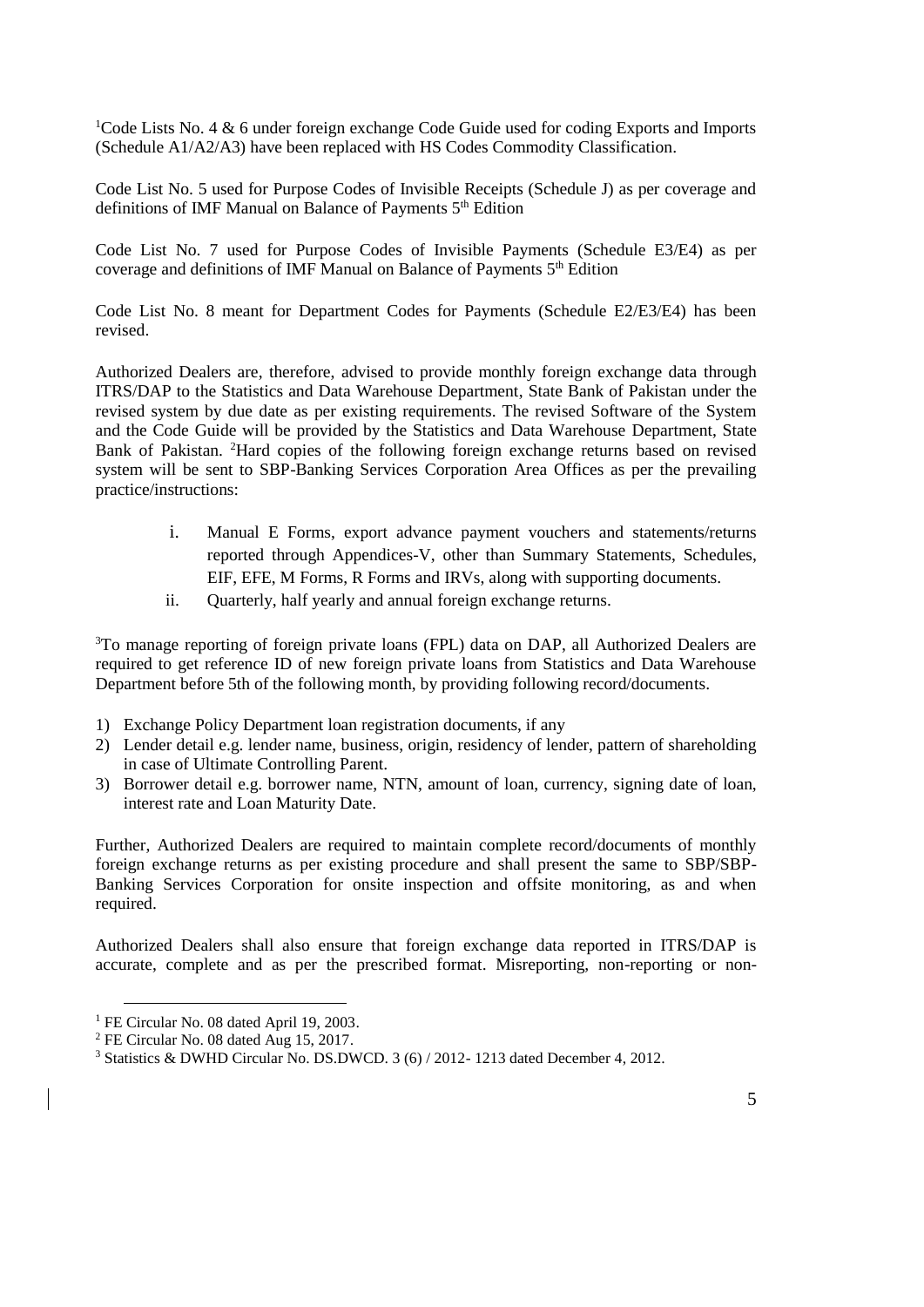compliance of any rule/regulation/instruction on the part of Authorized Dealers shall attract regulatory action under the related provisions of the Foreign Exchange Regulation Act, 1947

With the adoption of IMF Manual on Balance of Payments 5<sup>th</sup> Edition, vide FE Circular No. 8 dated the 19th April 2003, in addition to other requirements; a mechanism has been developed for reporting of new Foreign Currency <sup>4</sup>Accounts (FE 25) by classifying transactions of these accounts in Code Lists No. 5 & 7. For further clarification, the same are reproduced below:

# **O-FINANCIAL ACCOUNTS**

Code No. Description

### **I) Short Term Capital (RECEIPTS)**

**9524** Borrowings by banks within Pakistan – FCA

**9525** Withdrawals in Equivalent Pak Rupees from FCA-residents-individuals

**9526** Withdrawals in Equivalent Pak Rupees from FCA-residents-enterprises-Direct investment.

**9527** Withdrawals in Equivalent Pak Rupees from FCA-residents-enterprises-Portfolio investment.

**9528** Withdrawals in Equivalent Pak Rupees from FCA-residents-enterprises-other purpose

**9529** Withdrawals in Equivalent Pak Rupees from FCA-residents-General government

**9531** Withdrawals in Equivalent Pak Rupees from FCA-non-residents

**9532** Foreign currency accounts of residents- individuals

**9533** Foreign currency accounts of residents- General government

**9534** Foreign currency accounts of residents-enterprises

**9535** Foreign currency accounts of non-residents

**9536** Foreign currency accounts – NBFI's

### **SWAPS 9537** Short-term SWAPS- inter-bank

 <sup>4</sup> EPD Circular Letter No. 15 dated July 24, 2003.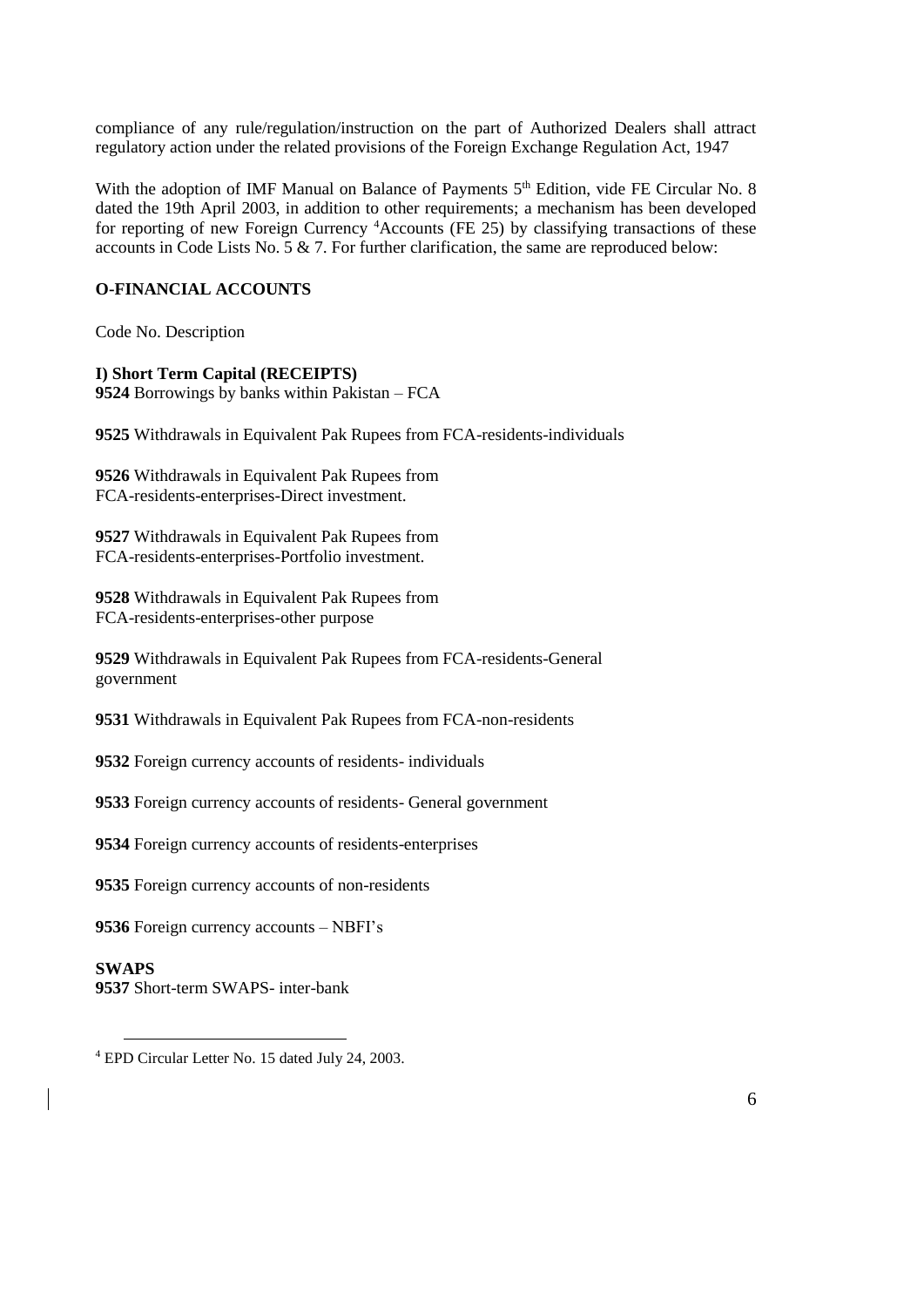Short-term SWAPS-abroad

**Placements**  Withdrawal of Placements made within Pakistan

Withdrawal of Placements made outside Pakistan

Withdrawal from the balance of CRR/SCRR- SBP

### **Trade Finance**

 Replenishment of FCA from inter bank for settlement of FX loan (Pre-shipment) to exporters

 Replenishment of FCA from inter bank for settlement of FX loan (Post-shipment) to exporters

Receipts against FX loan to importers

**III)** Other long-term Capital 9642 Borrowings by banks within Pakistan-FCA

### **O-FINANCIAL ACCOUNT**

Code No. Description

**I)** Short-term Capital (PAYMENTS)

Foreign currency accounts of residents- individuals

Foreign currency accounts of residents- General government

Foreign currency accounts of residents-enterprises

Foreign currency accounts of non-residents

Foreign currency accounts – NBFI's

**SWAPS** Short-term SWAPS

Repayment by banks - abroad

Repayment by banks within Pakistan

Repayment by others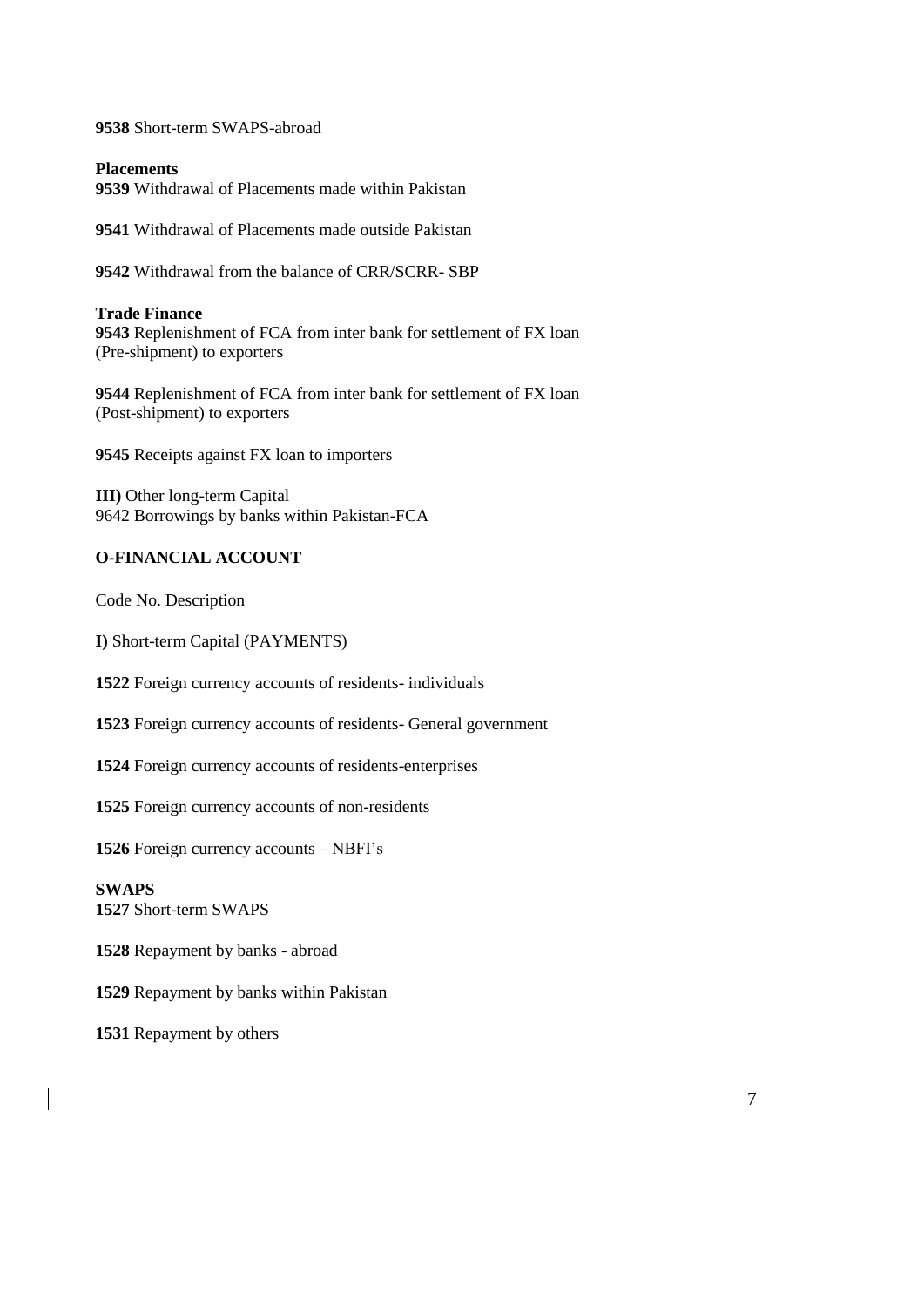# **Placements**

**1532** Placements within Pakistan

**1533** Placements abroad

**1534** Deposits with SBP for CRR/SCRR

### **Trade Finance**

**1535** Sale to SBP of FX loans (Pre-shipment) to exporters

**1536** Sale to SBP of FX loans (Post-shipment) to exporters

### **III) Other Long-term capital**

**1642** Repayment by banks within Pakistan- (FCA)

**SWAPS 1643** Long-term SWAPS

**Placements 1644** Placements within Pakistan-(FCA)

**1645** Placements made outside Pakistan

Authorized Dealers are required to report the transactions under new Foreign Currency Accounts Scheme on Schedule J/O-3 (Invisible & Capital Receipts) and on Schedule E3/P-3, E4/P-4 (Invisible & Capital Payments).

<sup>5</sup>There is no restriction on effecting all outward remittances from treasury or any centralized branch of an Authorized Dealer. It should, however, be ensured that the transactions are reported to the concerned area office of SBP-Banking Services Corporation, by the designated branch i.e. the branch to whom the approval for remittance has been granted by State Bank of Pakistan or SBP-Banking Services Corporation.

### **Monthly Foreign Exchange Returns-Code Numbers for Call Centre Activities.** 6

Attention of Authorized Dealers is invited to Code List Nos. 5 & 7 circulated vide FE-Circular No.8 dated 19th April 2003. It has now been decided to include the activities of Call Centres separately which were earlier included in telecommunication services under Code Nos. 9101 and 1101. In order to cover the business activities of Call Centres, the Code List Nos. 5 & 7 have been amended accordingly. The new purpose codes will now be as under:

| Code | List                            | No.5-Invisible | and | Capital | <b>Receipts</b> |
|------|---------------------------------|----------------|-----|---------|-----------------|
|      | <b>C-Communication Services</b> |                |     |         |                 |

 <sup>5</sup> EPD Circular Letter No. 18 dated October 24, 2003. 6FE Circular No. 11 dated August 01, 2006.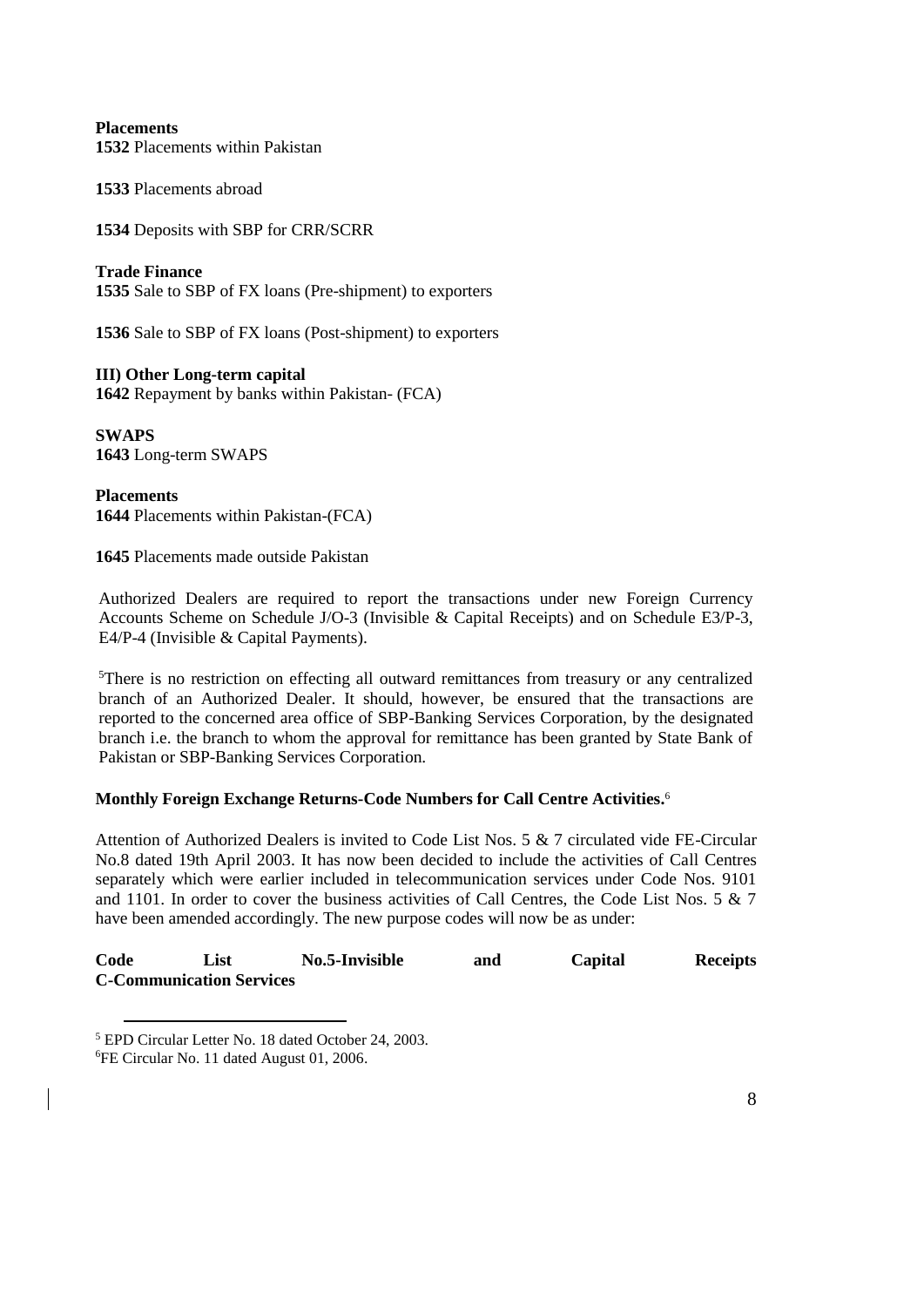## **Telecommunication Services**

| S. No | <b>Purpose</b>                       | <b>Description</b>                                                                                                                                                                                                                          | Code No. |
|-------|--------------------------------------|---------------------------------------------------------------------------------------------------------------------------------------------------------------------------------------------------------------------------------------------|----------|
|       |                                      | Receipts on account of<br>telecommunication<br>services<br>other than Call Centres viz.,<br>transmission of sound, images<br>or other information<br>by                                                                                     |          |
| 3     | <b>Telecommunication</b><br>Services | telephone, telegram, cable,<br>broadcasting, satellite,<br>electronics mail facsimile<br>services, etc. This<br>also<br>includes business network<br>services, teleconferencing<br>services and support services.<br>Receipts on account of | 9101     |
|       | Call Centres                         | services provided by Call<br>Centres*.                                                                                                                                                                                                      | 9102     |

| Code | List                            | No.7-Invisible | and | Capital | <b>Payments</b> |
|------|---------------------------------|----------------|-----|---------|-----------------|
|      | <b>C-Communication Services</b> |                |     |         |                 |

### **Telecommunication Services**

 $\overline{\phantom{a}}$ 

| S. No | <b>Purpose</b>    | <b>Description</b>                | Code No. |
|-------|-------------------|-----------------------------------|----------|
|       |                   | Remittances made on account       |          |
|       |                   | of tele-communication services    |          |
|       |                   | other than Call Centres viz.,     |          |
|       |                   | transmission of sound, images     |          |
|       |                   | or other information<br>by        |          |
|       | Telecommunication | telephone, telegram, cable,       | 1101     |
|       | <b>Services</b>   | broadcasting,<br>satellite.       |          |
|       |                   | electronics mail facsimile        |          |
|       |                   | services, etc. This also includes |          |
|       |                   | business network services,        |          |
|       |                   | teleconferencing services and     |          |
|       |                   | support services.                 |          |
|       |                   | Remittances on account of         |          |
|       | Call Centres      | services provided by Call         | 1102     |
|       |                   | Centres $*$ .                     |          |
|       |                   |                                   |          |

(\* A Call Centre is a company that provides information services on telephone, email, internet etc. on behalf of any major business concern).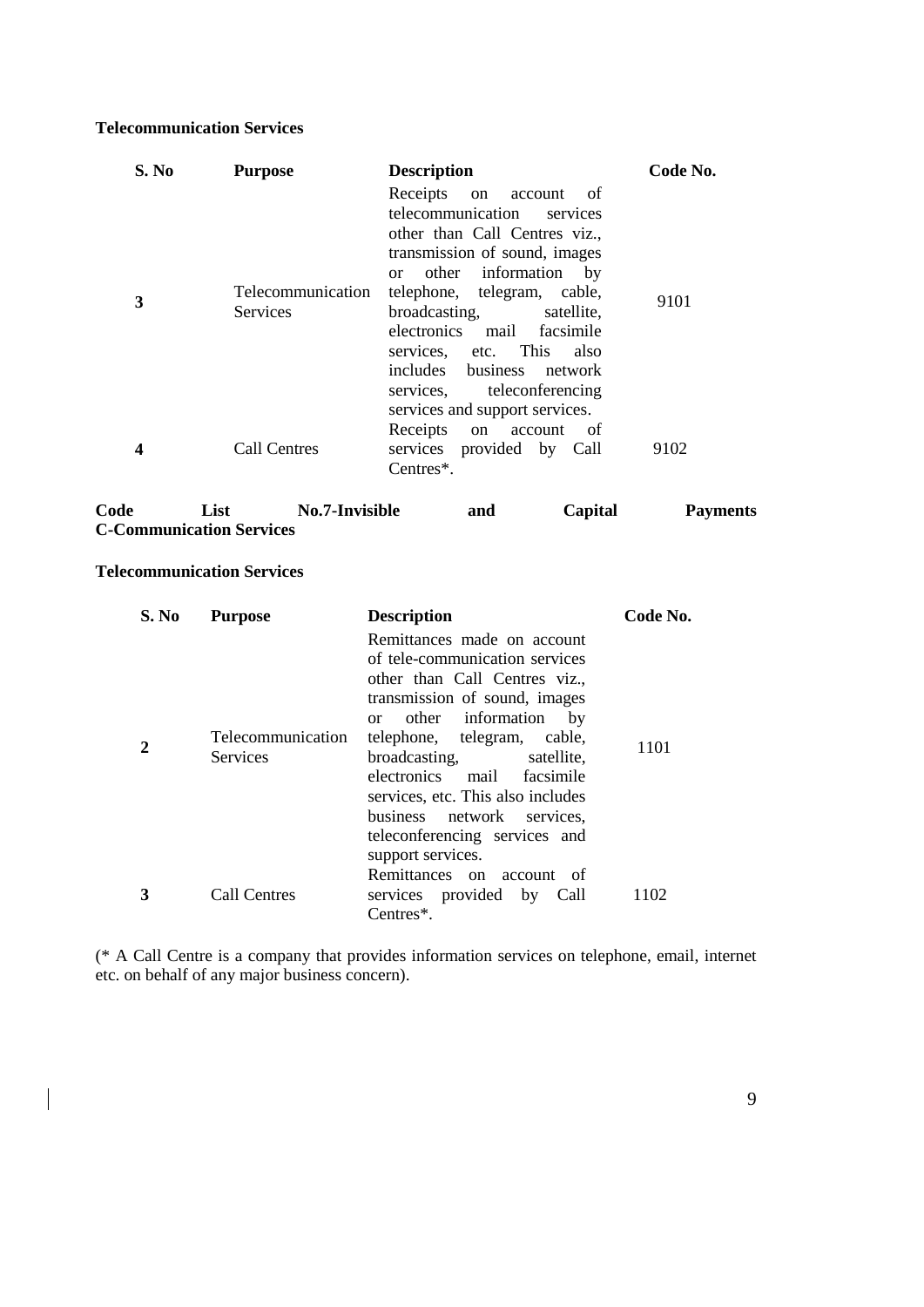7 In order to enhance the utility of the data for policy formulation and financial planning, the existing format of foreign exchange returns has been revised to include additional information on quantity, unit of the commodity, mode of trade (Incoterm e.g. fob, c&f, etc) and price per unit. Schedules of exports (A-1/O-1, A-2/O-2, A-3/O-3) and schedule of imports (E-2/P-2, EL-2/EL-3) have also been revised accordingly. The revised schedules, code list of units for quantity and mode of trade (Incoterms) and revised reporting software can be obtained from Statistics & Data Warehouse Department or can be downloaded from State Bank of Pakistan website at link [http://www.sbp.org.pk/fe\\_returns/index.htm.](http://www.sbp.org.pk/fe_returns/index.htm) All other instructions on the subject will remain unchanged.

Consequently, Authorized Dealers are advised to provide monthly foreign exchange data with additional information through DAP starting from the month of November 2006 and onwards to Statistics and Data Warehouse Department under the revised format by the due date for submission of these returns i.e. 5th of the following month. Authorized Dealers are further advised to properly record the additional information for all imports and exports at the time of transaction for onward supply of the same to SBP.

### **Monthly Foreign Exchange Returns-Inclusion of NTN** <sup>8</sup>

The foreign exchange transactions data for Balance of Payments (BOP) will contain the information about the entity/ company/enterprise involved in the foreign exchange transaction in addition to other information as reported earlier. Authorized Dealers are required to record the National Tax Number of the entity/company/enterprise involved in the foreign exchange transaction in the specified column in the prescribed schedule/return.

Authorized Dealers are advised to ensure the strict compliance of the following during the course of Foreign Exchange Transactions:-

a) Record the NTN of each entity/enterprise on the basic documents (e.g.  $E / I / R$ -Form) at the time of recording the foreign exchange transactions;

b) Report NTN for each transaction/entry on schedule for all transactions pertaining to business entities; and

c) Take extra care in recording and reporting NTN failing which identification of entity cannot be made from the database.

### <sup>9</sup>**Monthly Foreign Exchange Returns - Acquisition of Forms-E Data**

Authorized Dealers are required to submit Form-E related data electronically through its Data Acquisition Portal (DAP) to SBP. Detailed specifications regarding the format and mechanism are attached as [Annexure-I,](http://www.sbp.org.pk/epd/2018/FEC1-Annex-A.pdf) which is available at the following link:

<sup>7</sup> FE Circular No. 16 dated October 31, 2006.

<sup>8</sup> FE Circular No. 02 dated June 02, 2007

<sup>9</sup> FE Circular No. 01 dated Jan 12, 2018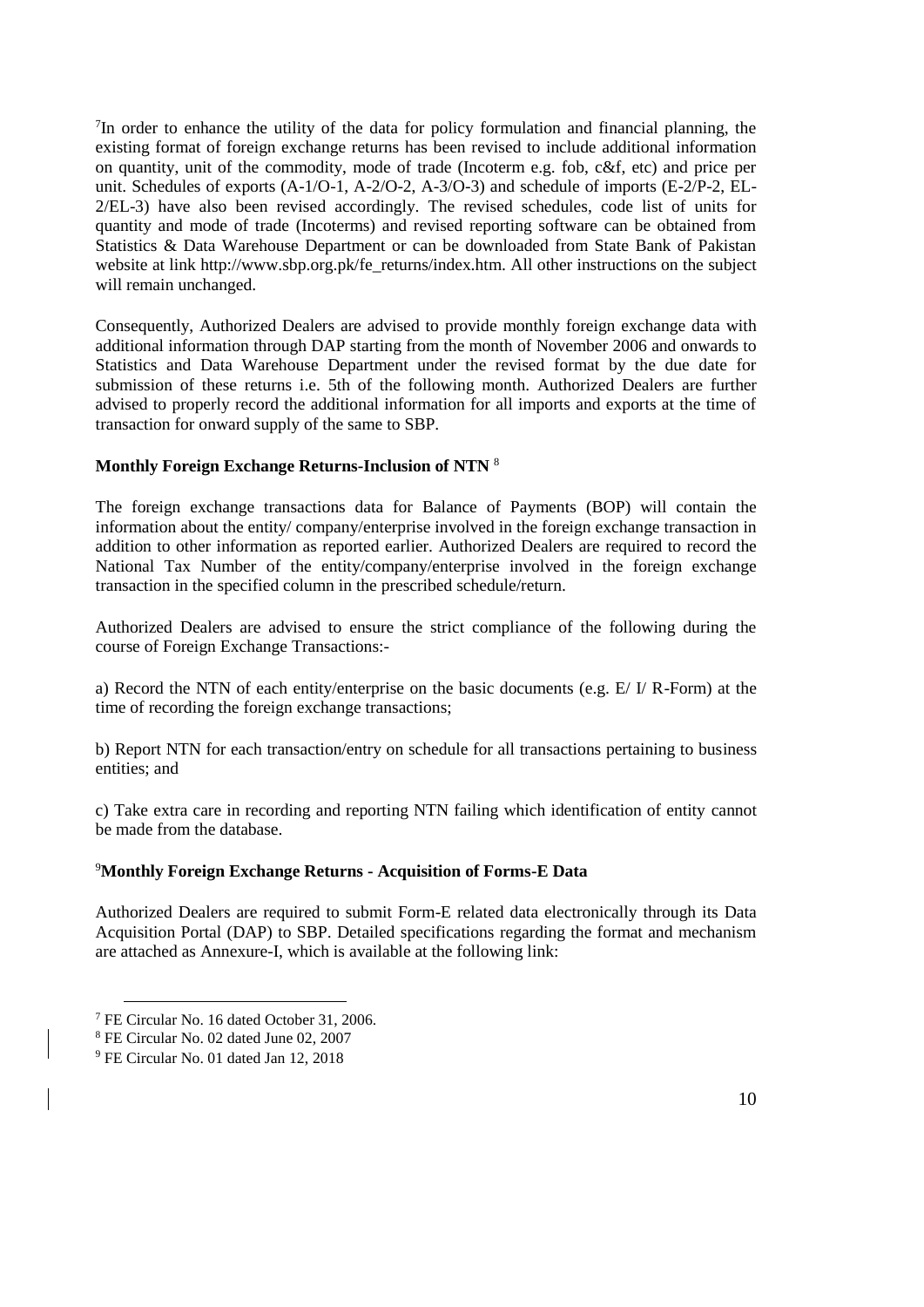### <http://www.sbp.org.pk/epd/2018/FEC1-Annex-A.pdf>

In this regard, the above mentioned data shall be submitted on monthly basis latest by  $4<sup>th</sup>$  of the following month for each reference month before submission of monthly ITRS data. Authorized Dealers are, therefore, advised to improve their systems according to the new requirements and report the subject data to the Statistics & Data Warehouse Department, SBP.

Authorized Dealers shall ensure that the data file reported to SBP should include data relating to all Forms-E issued by them in the previous month for which shipments have been made irrespective of talization status. irrespective of realization status.

In case of any misreporting/incomplete/discrepant reporting, appropriate regulatory action shall be taken against the concerned Authorized Dealer under relevant rules and regulations.

### **6. Compilation of Summary Statements.**

i) Each summarized statement will be an abstract of the Authorized Dealer's ledger account and will consist of totals under specified heads. Opening and Closing balances should be added making each summary a complete and balanced statement.

ii) Authorized Dealers will complete one ["S-4" statement](../../AppData/Local/Microsoft/Windows/Temporary%20Internet%20Files/appendix%20files/appendix%205/ap5-102.htm) for each period in which consolidated figures of all non-resident bank accounts maintained with them will be given. It will not be necessary to complete a separate ["S-4" statement](../../AppData/Local/Microsoft/Windows/Temporary%20Internet%20Files/appendix%20files/appendix%205/ap5-102.htm) for each nonresident bank account.

iii) [Statement "S-6"](../../AppData/Local/Microsoft/Windows/Temporary%20Internet%20Files/appendix%20files/appendix%205/ap5-104.htm) is to be submitted in duplicate.

#### **7. Supporting Schedules and Forms of the Summary Statements.**

To support the details of the totals entered in the summarized statements, every statement must be accompanied by schedules and the relative forms as indicated in the summarized statements. The schedules should be compiled as under:

#### RECEIPTS & PAYMENTS SCHEDULES

Schedules ["A-1"](../../AppData/Local/Microsoft/Windows/Temporary%20Internet%20Files/appendix%20files/appendix%205/ap5-105.htm), ["A-2"](../../AppData/Local/Microsoft/Windows/Temporary%20Internet%20Files/appendix%20files/appendix%205/ap5-106.htm), ["A-3"](../../AppData/Local/Microsoft/Windows/Temporary%20Internet%20Files/appendix%20files/appendix%205/ap5-107.htm), ["J"](../../AppData/Local/Microsoft/Windows/Temporary%20Internet%20Files/appendix%20files/appendix%205/ap5-108.htm), ["E-2"](../../AppData/Local/Microsoft/Windows/Temporary%20Internet%20Files/appendix%20files/appendix%205/ap5-109.htm), ["E-3"](../../AppData/Local/Microsoft/Windows/Temporary%20Internet%20Files/appendix%20files/appendix%205/ap5-110.htm) and ["E-4"](../../AppData/Local/Microsoft/Windows/Temporary%20Internet%20Files/appendix%20files/appendix%205/ap5-111.htm) are given combined heading as follows:

| <b>RECEIPTS</b> | <b>COMBINED HEADING</b>    |
|-----------------|----------------------------|
| $(i)$ A-1       | $A-1/0-1$ (Appendix V-107) |
| $(ii)$ A-2      | $A-2/0-2$ (Appendix V-108) |
| $(iii)$ A-3     | $A-3/0-3$ (Appendix V-109) |
| $(iv)$ J        | $J/O-3$ (Appendix V-110)   |

| <b>PAYMENT</b> | <b>COMBINED HEADING</b>    |
|----------------|----------------------------|
| $(i)$ E-2      | $E-2/P-2$ (Appendix V-111) |
| $(ii)$ E-3     | $E-3/P-3$ (Appendix V-112) |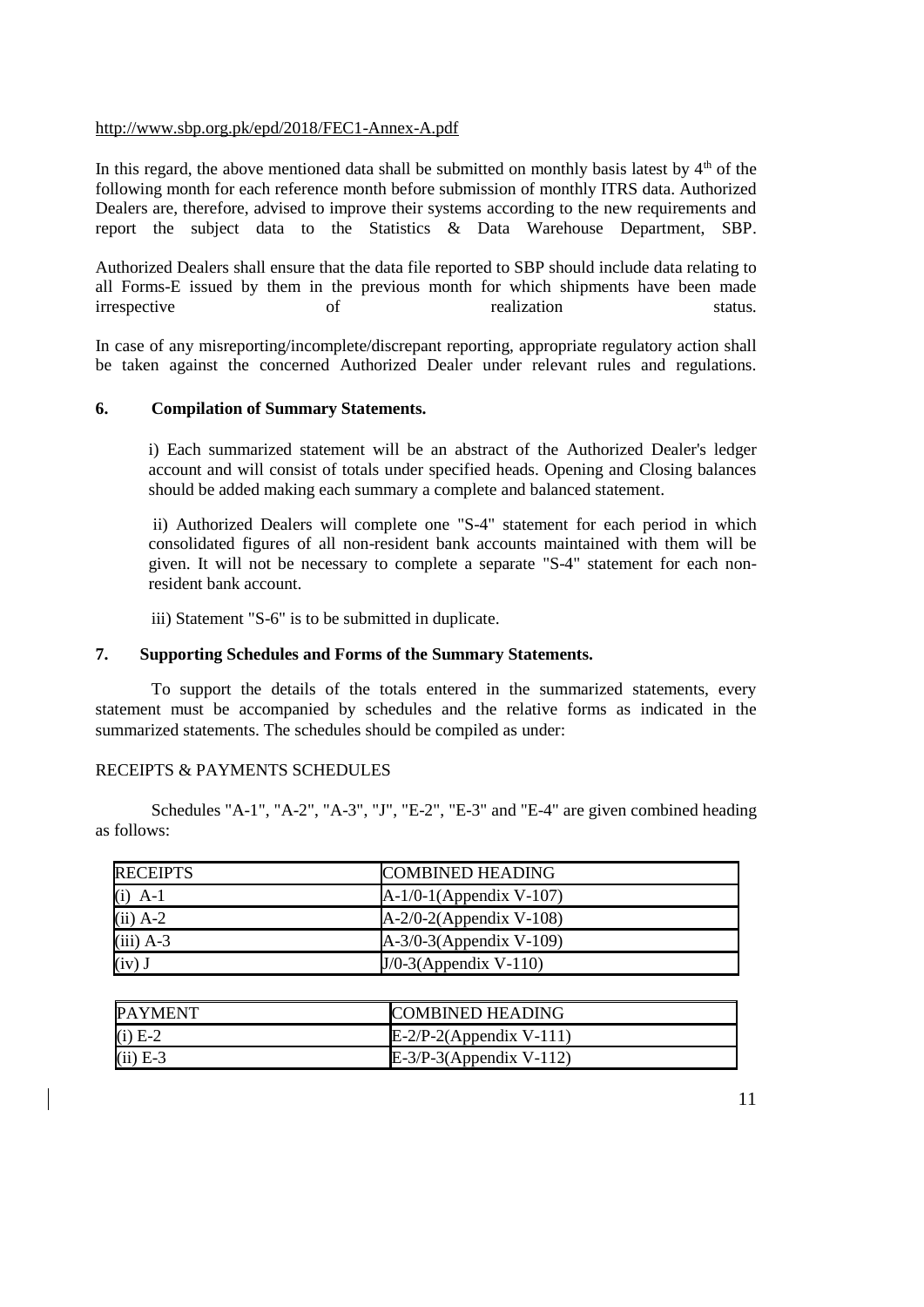| $(iii)$ E-4 | $P-4$ (Appendix V-113)<br>E<br>$-4/P$ . |
|-------------|-----------------------------------------|
|-------------|-----------------------------------------|

Combined headings have been provided to facilitate preparation of Schedules ['O'](../../AppData/Local/Microsoft/Windows/Temporary%20Internet%20Files/appendix%20files/appendix%205/ap5-125.htm) & ['P'](../../AppData/Local/Microsoft/Windows/Temporary%20Internet%20Files/appendix%20files/appendix%205/ap5-126.htm) in respect of transactions of branches, which do not maintain independent currency positions, but operate on the foreign currency accounts of the Head/Principal Office/another branch and themselves submit unbalanced Summary Statements ["S-1"](../../AppData/Local/Microsoft/Windows/Temporary%20Internet%20Files/appendix%20files/appendix%205/ap5-101.htm) and ["S-4"](../../AppData/Local/Microsoft/Windows/Temporary%20Internet%20Files/appendix%20files/appendix%205/ap5-102.htm) to their area offices of the Foreign Exchange Operations Department. The procedure for preparation of these schedules by the branches, which do not maintain independent currency positions is given subsequently in this para.

SCHEDULES ["A-1",](../../AppData/Local/Microsoft/Windows/Temporary%20Internet%20Files/appendix%20files/appendix%205/ap5-105.htm) ["A-2"](../../AppData/Local/Microsoft/Windows/Temporary%20Internet%20Files/appendix%20files/appendix%205/ap5-106.htm) and ["A-3"](../../AppData/Local/Microsoft/Windows/Temporary%20Internet%20Files/appendix%20files/appendix%205/ap5-107.htm) (APPENDICE[S V-1](../../AppData/Local/Microsoft/Windows/Temporary%20Internet%20Files/appendix%20files/appendix%205/ap5-105.htm)07, [V-1](../../AppData/Local/Microsoft/Windows/Temporary%20Internet%20Files/appendix%20files/appendix%205/ap5-106.htm)08 and [V-1](../../AppData/Local/Microsoft/Windows/Temporary%20Internet%20Files/appendix%20files/appendix%205/ap5-107.htm)09): Purchase of foreign currencies or debits to non-resident bank Rupee accounts covering proceeds of exports from Pakistan will be listed on Schedules ["A-1",](../../AppData/Local/Microsoft/Windows/Temporary%20Internet%20Files/appendix%20files/appendix%205/ap5-105.htm) ["A-2"](../../AppData/Local/Microsoft/Windows/Temporary%20Internet%20Files/appendix%20files/appendix%205/ap5-106.htm) and ["A-3"](../../AppData/Local/Microsoft/Windows/Temporary%20Internet%20Files/appendix%20files/appendix%205/ap5-107.htm) as follows:

SCHEDULE ["A-1":](../../AppData/Local/Microsoft/Windows/Temporary%20Internet%20Files/appendix%20files/appendix%205/ap5-105.htm) In cases where [Form 'E'](../../AppData/Local/Microsoft/Windows/Temporary%20Internet%20Files/appendix%20files/appendix%205/ap5-13.htm) is certified against a purchase of foreign currencies or debit to non-resident Rupee account, the transaction must be listed on a relative Schedul[e "A-1"](../../AppData/Local/Microsoft/Windows/Temporary%20Internet%20Files/appendix%20files/appendix%205/ap5-105.htm) in triplicate showing the number of the [Form 'E'](../../AppData/Local/Microsoft/Windows/Temporary%20Internet%20Files/appendix%20files/appendix%205/ap5-13.htm) and the amount.

SCHEDULE ["A-2":](../../AppData/Local/Microsoft/Windows/Temporary%20Internet%20Files/appendix%20files/appendix%205/ap5-106.htm) In cases where no [Form 'E'](../../AppData/Local/Microsoft/Windows/Temporary%20Internet%20Files/appendix%20files/appendix%205/ap5-13.htm) is certified at the time of purchase of foreign currency or debit to non-resident Rupee account, the particulars will be listed on Schedul[e "A-2"](../../AppData/Local/Microsoft/Windows/Temporary%20Internet%20Files/appendix%20files/appendix%205/ap5-106.htm) in triplicate. Such cases will fall into two categories:

- i) Advance payments for goods to be exported.
- ii) Part realization where the triplicate of the [Form 'E''](../../AppData/Local/Microsoft/Windows/Temporary%20Internet%20Files/appendix%20files/appendix%205/ap5-13.htm) will be lodged with the State Bank at the time when final proceeds are received.

If an advance payment is received for an export, the Authorized Dealer must make out an "Advance Payment Voucher" [\(Appendix V-2](../../AppData/Local/Microsoft/Windows/Temporary%20Internet%20Files/appendix%20files/appendix%205/ap5-18.htm)3). When the [Form 'E'](../../AppData/Local/Microsoft/Windows/Temporary%20Internet%20Files/appendix%20files/appendix%205/ap5-13.htm) is ultimately made out and a deduction shown for the advance payment, the date of the "Advance Payment Voucher" must be stated on the [Form 'E'.](../../AppData/Local/Microsoft/Windows/Temporary%20Internet%20Files/appendix%20files/appendix%205/ap5-13.htm)

When proceeds of exports are received and the [Form 'E'](../../AppData/Local/Microsoft/Windows/Temporary%20Internet%20Files/appendix%20files/appendix%205/ap5-13.htm) is not available or in case of part realization, a voucher "Export Receipts: [Form 'E'](../../AppData/Local/Microsoft/Windows/Temporary%20Internet%20Files/appendix%20files/appendix%205/ap5-13.htm) not attached" [\(Appendix V-1](../../AppData/Local/Microsoft/Windows/Temporary%20Internet%20Files/appendix%20files/appendix%205/ap5-112.htm)14) must be completed.

"Advance Payment" and "Export Receipts: [Form 'E'](../../AppData/Local/Microsoft/Windows/Temporary%20Internet%20Files/appendix%20files/appendix%205/ap5-13.htm) not attached" voucher must be listed on Schedule ["A-2".](../../AppData/Local/Microsoft/Windows/Temporary%20Internet%20Files/appendix%20files/appendix%205/ap5-106.htm)

SCHEDULE ["A-3":](../../AppData/Local/Microsoft/Windows/Temporary%20Internet%20Files/appendix%20files/appendix%205/ap5-107.htm) In cases where ['E' Form](../../AppData/Local/Microsoft/Windows/Temporary%20Internet%20Files/appendix%20files/appendix%205/ap5-13.htm) is certified against purchase of foreign currencies or debit to non-resident Rupee account for re-export of imported goods the transaction will be listed on Schedule [A-3](../../AppData/Local/Microsoft/Windows/Temporary%20Internet%20Files/appendix%20files/appendix%205/ap5-107.htm) in triplicate.

Totals of Schedules ["A-1",](../../AppData/Local/Microsoft/Windows/Temporary%20Internet%20Files/appendix%20files/appendix%205/ap5-105.htm) ["A-2"](../../AppData/Local/Microsoft/Windows/Temporary%20Internet%20Files/appendix%20files/appendix%205/ap5-106.htm) and ["A-3"](../../AppData/Local/Microsoft/Windows/Temporary%20Internet%20Files/appendix%20files/appendix%205/ap5-107.htm) must be cast and the total of ["A-2"](../../AppData/Local/Microsoft/Windows/Temporary%20Internet%20Files/appendix%20files/appendix%205/ap5-106.htm) and ["A-](../../AppData/Local/Microsoft/Windows/Temporary%20Internet%20Files/appendix%20files/appendix%205/ap5-107.htm)[3"](../../AppData/Local/Microsoft/Windows/Temporary%20Internet%20Files/appendix%20files/appendix%205/ap5-107.htm) brought forward to ["A-1"](../../AppData/Local/Microsoft/Windows/Temporary%20Internet%20Files/appendix%20files/appendix%205/ap5-105.htm) and grand total shown on ["A-1"](../../AppData/Local/Microsoft/Windows/Temporary%20Internet%20Files/appendix%20files/appendix%205/ap5-105.htm) which must agree with the amount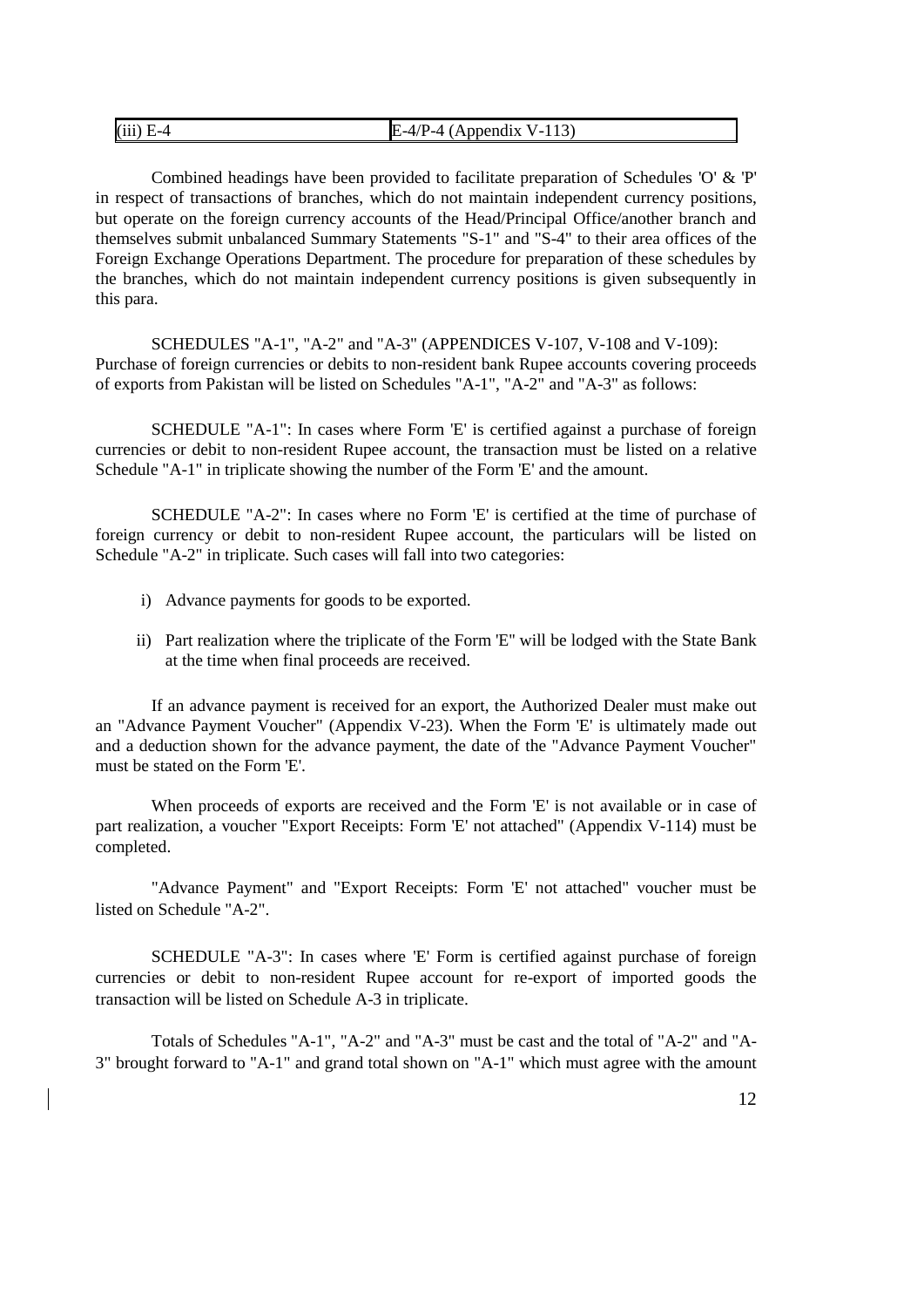entered on the summary statement. Even in cases where there are no certified [Forms 'E'](../../AppData/Local/Microsoft/Windows/Temporary%20Internet%20Files/appendix%20files/appendix%205/ap5-13.htm) to be submitted with the return, an ["A-1"](../../AppData/Local/Microsoft/Windows/Temporary%20Internet%20Files/appendix%20files/appendix%205/ap5-105.htm) Schedule should be completed showing a nil figure and giving the total figure of ["A-2",](../../AppData/Local/Microsoft/Windows/Temporary%20Internet%20Files/appendix%20files/appendix%205/ap5-106.htm) making up the grand total on ["A-1".](../../AppData/Local/Microsoft/Windows/Temporary%20Internet%20Files/appendix%20files/appendix%205/ap5-105.htm)

For every item on Schedules ["A-1",](../../AppData/Local/Microsoft/Windows/Temporary%20Internet%20Files/appendix%20files/appendix%205/ap5-105.htm) ["A-2"](../../AppData/Local/Microsoft/Windows/Temporary%20Internet%20Files/appendix%20files/appendix%205/ap5-106.htm) and ["A-3"](../../AppData/Local/Microsoft/Windows/Temporary%20Internet%20Files/appendix%20files/appendix%205/ap5-107.htm) a certified copy of [Forms 'E'](../../AppData/Local/Microsoft/Windows/Temporary%20Internet%20Files/appendix%20files/appendix%205/ap5-13.htm) or a voucher, as applicable, must be enclosed. Conversely, for every voucher or [Forms 'E'](../../AppData/Local/Microsoft/Windows/Temporary%20Internet%20Files/appendix%20files/appendix%205/ap5-13.htm) enclosed, there must be an item on the appropriate schedule. No [Forms 'E'](../../AppData/Local/Microsoft/Windows/Temporary%20Internet%20Files/appendix%20files/appendix%205/ap5-13.htm) should be enclosed with the returns against which no receipt is being reported on the return. The forms and vouchers must be sorted in the order they are listed. If more than one schedule sheet is used, the sheets must be serially numbered and pinned together.

While reporting export receipts, separate schedules [\("A-1",](../../AppData/Local/Microsoft/Windows/Temporary%20Internet%20Files/appendix%20files/appendix%205/ap5-105.htm) ["A-2"](../../AppData/Local/Microsoft/Windows/Temporary%20Internet%20Files/appendix%20files/appendix%205/ap5-106.htm) and ["A-3"\)](../../AppData/Local/Microsoft/Windows/Temporary%20Internet%20Files/appendix%20files/appendix%205/ap5-107.htm) should be prepared for receipts on account of exporters residing in the jurisdiction of area offices of the Foreign Exchange Operations Department other than the area office to which the 'Returns' are being submitted. Such schedules should be prepared area-wise with one additional copy. The name of the area office to which the schedules pertain should be prominently written on the top thereof. Separate Schedules ["A-1",](../../AppData/Local/Microsoft/Windows/Temporary%20Internet%20Files/appendix%20files/appendix%205/ap5-105.htm) ["A-2"](../../AppData/Local/Microsoft/Windows/Temporary%20Internet%20Files/appendix%20files/appendix%205/ap5-106.htm) and ["A-3"](../../AppData/Local/Microsoft/Windows/Temporary%20Internet%20Files/appendix%20files/appendix%205/ap5-107.htm) must be attached to the summary statement relating to each currency. It is not permitted, for example, to enter the [Forms 'E'](../../AppData/Local/Microsoft/Windows/Temporary%20Internet%20Files/appendix%20files/appendix%205/ap5-13.htm) in U.S. dollars and Pound Sterling on the same summary statement.

### SCHEDULE "B" [\(APPENDIX V-1](../../AppData/Local/Microsoft/Windows/Temporary%20Internet%20Files/appendix%20files/appendix%205/ap5-113.htm)15)

Purchases of a currency against sale of other foreign currencies are to be listed on Schedule "B". Separate schedule should be used for each currency purchased. Foreign Exchange Operations Department area from where the currency is purchased must be mentioned in specified column. The schedule will be attached with relevant Summary Statement ["S-1"](../../AppData/Local/Microsoft/Windows/Temporary%20Internet%20Files/appendix%20files/appendix%205/ap5-101.htm) and total of the currency purchased must agree with the amount shown against item 'Purchases against sale of other foreign currencies' on receipt side of the Statement ["S-1".](../../AppData/Local/Microsoft/Windows/Temporary%20Internet%20Files/appendix%20files/appendix%205/ap5-101.htm)

### SCHEDULE "C" [\(APPENDIX V-1](../../AppData/Local/Microsoft/Windows/Temporary%20Internet%20Files/appendix%20files/appendix%205/ap5-114.htm)16)

The currencies purchased from Authorized Dealers or branches in Pakistan maintaining a separate currency position must be listed on [Schedule 'C'.](../../AppData/Local/Microsoft/Windows/Temporary%20Internet%20Files/appendix%20files/appendix%205/ap5-114.htm) A separate schedule should be made out for each currency with its name written on the schedule and must be attached to the relative ["S-1" statements.](../../AppData/Local/Microsoft/Windows/Temporary%20Internet%20Files/appendix%20files/appendix%205/ap5-101.htm)

#### SCHEDULE "D" [\(APPENDIX V-1](../../AppData/Local/Microsoft/Windows/Temporary%20Internet%20Files/appendix%20files/appendix%205/ap5-115.htm)17)

Foreign currencies purchased from and sold to the State Bank must be entered on Schedul[e "D"](../../AppData/Local/Microsoft/Windows/Temporary%20Internet%20Files/appendix%20files/appendix%205/ap5-115.htm) and totals entered on the ["S-I" statements.](../../AppData/Local/Microsoft/Windows/Temporary%20Internet%20Files/appendix%20files/appendix%205/ap5-101.htm)

SCHEDULES ["E-2",](../../AppData/Local/Microsoft/Windows/Temporary%20Internet%20Files/appendix%20files/appendix%205/ap5-109.htm) ["E-3"](../../AppData/Local/Microsoft/Windows/Temporary%20Internet%20Files/appendix%20files/appendix%205/ap5-110.htm) and ["E-4"](../../AppData/Local/Microsoft/Windows/Temporary%20Internet%20Files/appendix%20files/appendix%205/ap5-111.htm) (APPENDICES [V-1](../../AppData/Local/Microsoft/Windows/Temporary%20Internet%20Files/appendix%20files/appendix%205/ap5-109.htm)11[, V-1](../../AppData/Local/Microsoft/Windows/Temporary%20Internet%20Files/appendix%20files/appendix%205/ap5-110.htm)12 and [V-1](../../AppData/Local/Microsoft/Windows/Temporary%20Internet%20Files/appendix%20files/appendix%205/ap5-111.htm)13).

Forms relating to sales of foreign currencies to the public must be listed as under:

- i) ["I"](../../AppData/Local/Microsoft/Windows/Updated%20FE%20Manual/appendix%20files/appendix%205/ap5-32.htm) Forms on ["E-2".](../../AppData/Local/Microsoft/Windows/Temporary%20Internet%20Files/appendix%20files/appendix%205/ap5-109.htm)
- ii) ["T-1"](../../AppData/Local/Microsoft/Windows/Temporary%20Internet%20Files/Content.Outlook/..appendix%20files/appendix%205/ap5-73.htm) Forms o[n "E-3".](../../AppData/Local/Microsoft/Windows/Temporary%20Internet%20Files/appendix%20files/appendix%205/ap5-110.htm)
- iii) ["M"](../../AppData/Local/Microsoft/Windows/Temporary%20Internet%20Files/appendix%20files/appendix%205/ap5-10.htm) Forms o[n "E-4".](../../AppData/Local/Microsoft/Windows/Temporary%20Internet%20Files/appendix%20files/appendix%205/ap5-111.htm)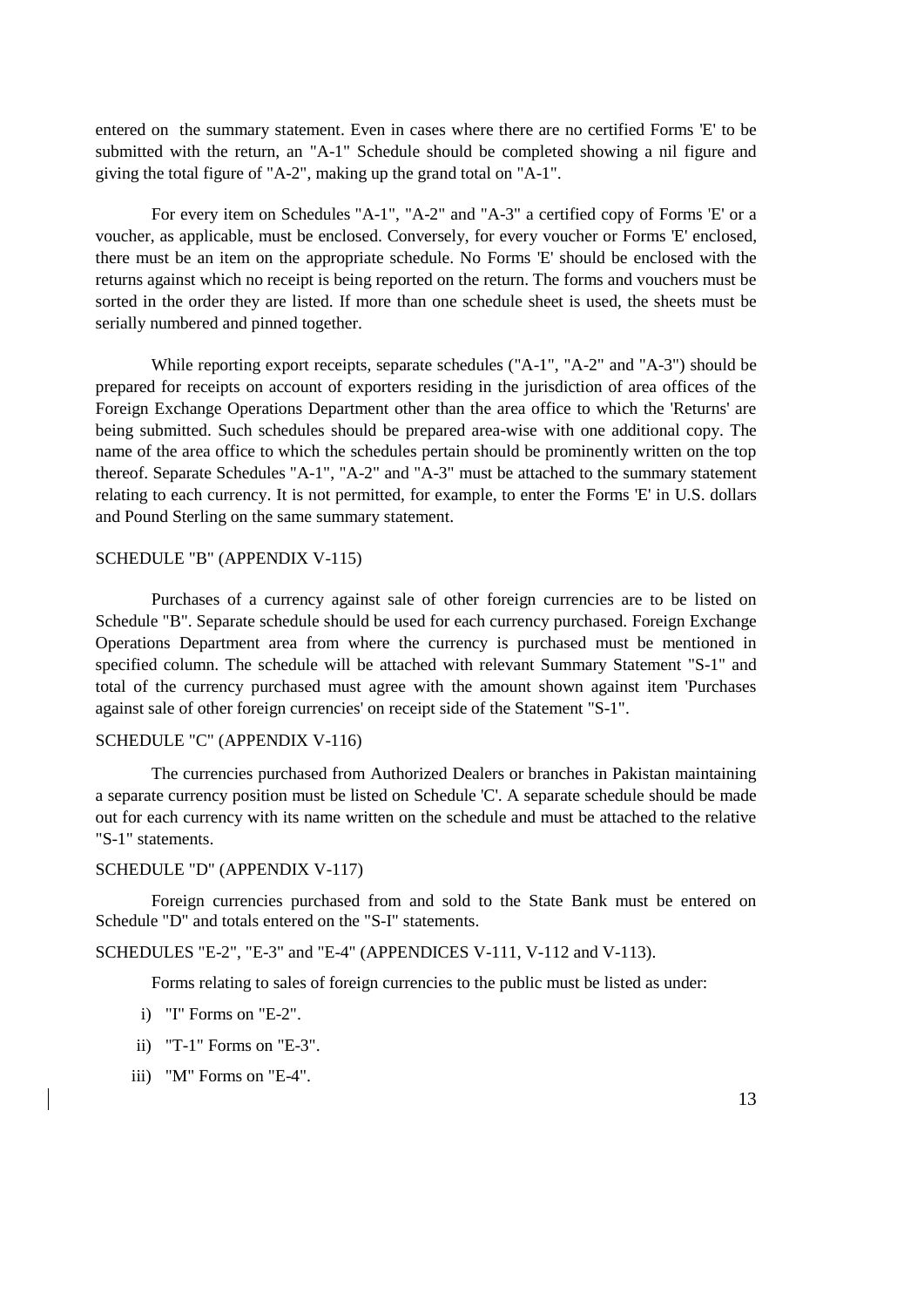As with Schedules ["A-1"](../../AppData/Local/Microsoft/Windows/Temporary%20Internet%20Files/appendix%20files/appendix%205/ap5-105.htm) and ["A-2",](../../AppData/Local/Microsoft/Windows/Temporary%20Internet%20Files/appendix%20files/appendix%205/ap5-106.htm) separate schedule must be made out for each currency and attached to the respective ["S-1",](../../AppData/Local/Microsoft/Windows/Temporary%20Internet%20Files/appendix%20files/appendix%205/ap5-101.htm) ["S-4",](../../AppData/Local/Microsoft/Windows/Temporary%20Internet%20Files/appendix%20files/appendix%205/ap5-102.htm) or ["S-6"](../../AppData/Local/Microsoft/Windows/Temporary%20Internet%20Files/appendix%20files/appendix%205/ap5-104.htm) statement. For every item listed in the schedule there must be a payment Form ["I",](../../AppData/Local/Microsoft/Windows/Updated%20FE%20Manual/appendix%20files/appendix%205/ap5-32.htm) ["T-1"](../../AppData/Local/Microsoft/Windows/Temporary%20Internet%20Files/appendix%20files/appendix%205/ap5-73.htm) or ["M"](../../AppData/Local/Microsoft/Windows/Temporary%20Internet%20Files/appendix%20files/appendix%205/ap5-10.htm) as appropriate to the transaction and these forms must accompany the relative schedules. No forms should be submitted which are not listed on the schedules.

### SCHEDULE "F" [\(APPENDIX V-1](../../AppData/Local/Microsoft/Windows/Temporary%20Internet%20Files/appendix%20files/appendix%205/ap5-116.htm)18)

The sale of a currency against purchase of other foreign currencies is to be listed on [Schedule 'F'.](../../AppData/Local/Microsoft/Windows/Temporary%20Internet%20Files/appendix%20files/appendix%205/ap5-116.htm) A separate schedule should be used for each currency sold and the Foreign Exchange Operations Department area to which the currency is sold must be mentioned in the specified column. The schedule will be attached with relevant Summary [Statement "S-1"](../../AppData/Local/Microsoft/Windows/Temporary%20Internet%20Files/appendix%20files/appendix%205/ap5-101.htm) and total of sales in the schedule must agree with the amount entered against item "Sales against purchase of other Foreign Currency" on the sales side of ["S-1" statement.](../../AppData/Local/Microsoft/Windows/Temporary%20Internet%20Files/appendix%20files/appendix%205/ap5-101.htm)

#### SCHEDULE "G" [\(APPENDIX V-1](../../AppData/Local/Microsoft/Windows/Temporary%20Internet%20Files/appendix%20files/appendix%205/ap5-117.htm)19)

The currencies sold to Authorized Dealers or branches in Pakistan maintaining a separate currency position must be listed on [Schedule "G".](../../AppData/Local/Microsoft/Windows/Temporary%20Internet%20Files/appendix%20files/appendix%205/ap5-117.htm) A separate schedule must be made out for each currency with its name written on the schedule and must be attached to the relative ["S-1" statements.](../../AppData/Local/Microsoft/Windows/Temporary%20Internet%20Files/appendix%20files/appendix%205/ap5-101.htm)

### SCHEDULE "H" [\(APPENDIX V-](../../AppData/Local/Microsoft/Windows/Temporary%20Internet%20Files/appendix%20files/appendix%205/ap5-118.htm) 120)

Currencies bought against credit to non-resident bank Rupee accounts must be entered on [Schedule "H".](../../AppData/Local/Microsoft/Windows/Temporary%20Internet%20Files/appendix%20files/appendix%205/ap5-118.htm) A separate schedule must be made out for each currency and attached in duplicate to the relative summarized [Statement "S-1"](../../AppData/Local/Microsoft/Windows/Temporary%20Internet%20Files/appendix%20files/appendix%205/ap5-101.htm) and total amount of currency shown on the schedule must agree with item 4 on the purchases side of the relative summary statement, while total of Rupees must agree with the total of items on credit side of ["S-4" statement.](../../AppData/Local/Microsoft/Windows/Temporary%20Internet%20Files/appendix%20files/appendix%205/ap5-102.htm)

#### SCHEDULE "J" [\(APPENDIX V-](../../AppData/Local/Microsoft/Windows/Temporary%20Internet%20Files/appendix%20files/appendix%205/ap5-108.htm) 110)

All Forms ["R"](../../AppData/Local/Microsoft/Windows/Temporary%20Internet%20Files/appendix%20files/appendix%205/ap5-119.htm) and ["IRV"](../../AppData/Local/Microsoft/Windows/Temporary%20Internet%20Files/appendix%20files/appendix%205/ap5-120.htm) must be listed on [Schedule "J"](../../AppData/Local/Microsoft/Windows/Temporary%20Internet%20Files/appendix%20files/appendix%205/ap5-108.htm) and a separate list should be made for each currency. The schedules must be attached to the relative ["S-1",](../../AppData/Local/Microsoft/Windows/Temporary%20Internet%20Files/appendix%20files/appendix%205/ap5-101.htm) ["S-4",](../../AppData/Local/Microsoft/Windows/Temporary%20Internet%20Files/appendix%20files/appendix%205/ap5-102.htm) or ["S-6"](../../AppData/Local/Microsoft/Windows/Temporary%20Internet%20Files/appendix%20files/appendix%205/ap5-104.htm) statement and the totals on the schedule must agree with those entered in the statements. For every item appearing in the schedule, a ["R"](../../AppData/Local/Microsoft/Windows/Temporary%20Internet%20Files/appendix%20files/appendix%205/ap5-119.htm) Form[/"IRV"](../../AppData/Local/Microsoft/Windows/Temporary%20Internet%20Files/appendix%20files/appendix%205/ap5-120.htm) must be attached. In the case of encashment of foreign currency instruments of foreign missions in Pakistan, the name of the mission concerned, should invariably be mentioned in Form ["R"](../../AppData/Local/Microsoft/Windows/Temporary%20Internet%20Files/appendix%20files/appendix%205/ap5-119.htm)[/"IRV"](../../AppData/Local/Microsoft/Windows/Temporary%20Internet%20Files/appendix%20files/appendix%205/ap5-120.htm) [\(Appendix V-](../../AppData/Local/Microsoft/Windows/Temporary%20Internet%20Files/appendix%20files/appendix%205/ap5-119.htm)121[/Appendix V-](../../AppData/Local/Microsoft/Windows/Temporary%20Internet%20Files/appendix%20files/appendix%205/ap5-120.htm) 122). Authorized Dealers must carefully note that [Schedule 'J'](../../AppData/Local/Microsoft/Windows/Temporary%20Internet%20Files/appendix%20files/appendix%205/ap5-108.htm) is to cover all receipts OTHER THAN EXPORTS. Export receipts are to be reported on Schedules ['A-1'](../../AppData/Local/Microsoft/Windows/Temporary%20Internet%20Files/appendix%20files/appendix%205/ap5-105.htm) and ['A-2'](../../AppData/Local/Microsoft/Windows/Temporary%20Internet%20Files/appendix%20files/appendix%205/ap5-106.htm) and not on [Schedule 'J'.](../../AppData/Local/Microsoft/Windows/Temporary%20Internet%20Files/appendix%20files/appendix%205/ap5-108.htm) ["R"](../../AppData/Local/Microsoft/Windows/Temporary%20Internet%20Files/appendix%20files/appendix%205/ap5-119.htm) Form is to be used for amounts over US\$ 10,000 (or equivalent in other currencies), for purposes other than Family Maintenance Remittances and Exports. For amounts of US\$ 10,000 and less received for purposes other than 'Family Maintenance Remittances' and all amounts received as 'Family Maintenance Remittances', Authorized Dealer will prepare one [IRV](../../AppData/Local/Microsoft/Windows/Temporary%20Internet%20Files/appendix%20files/appendix%205/ap5-120.htm) for same currency, country and purpose for one reporting period i.e. for the whole month. The item will be listed individually and the total thereof will be entered on relevant [schedule 'J'](../../AppData/Local/Microsoft/Windows/Temporary%20Internet%20Files/appendix%20files/appendix%205/ap5-108.htm) of same currency. In case the number of entries are large and more pages for [IRV](../../AppData/Local/Microsoft/Windows/Temporary%20Internet%20Files/appendix%20files/appendix%205/ap5-120.htm) are required, continuation sheets may be used. All inward remittances sent by individuals from abroad in favour of individuals in Pakistan may be treated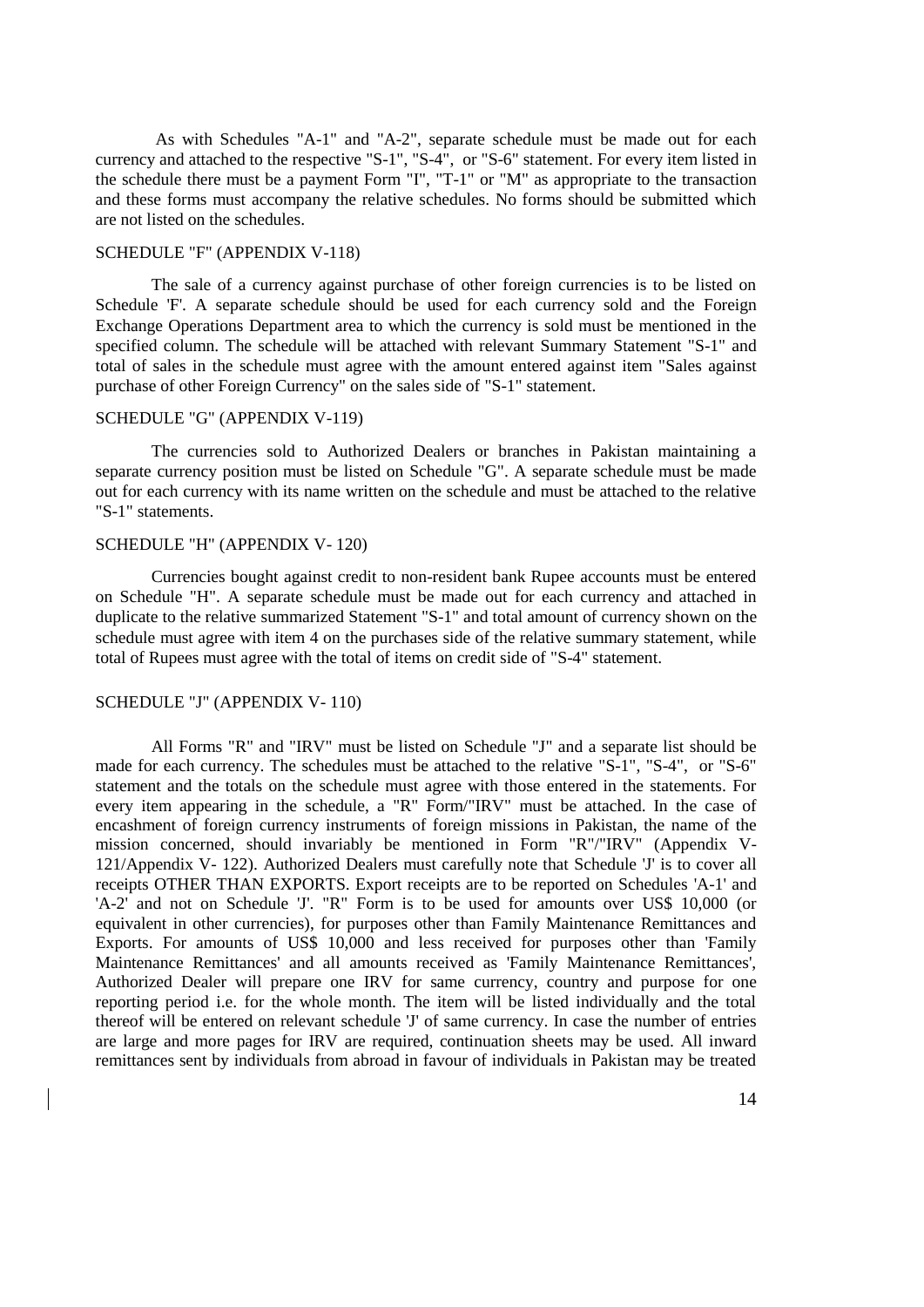as "Un-requited Transfers-Family Maintenance" unless voluntarily disclosed by the beneficiary to be for some other purpose.<sup>10</sup>

 The Authorized Dealers are now required to include additional information about the status (Ultimate Controlling Parent – UCP or Ultimate remitter, head office, branch, subsidiary, associate, agent/bank, etc.) and country of the immediate remitter, country of the UCP/ultimate remitter in Form R. The additional information regarding the status and country of the immediate remitter, country of the UCP/ultimate remitter would be reported to the State Bank through Schedule J/O-3. For every item appearing in the schedule, Form R must be submitted to Statistics & Data Warehouse Department and other relevant Departments of the State Bank for the purpose of verification. Both Form R and Schedule J/O-3 have been amended accordingly for immediate implementation.

 Authorized Dealers are also required to report the additional information to Statistics & Data Warehouse Department under monthly ITRS through DWH portal (DAG 4) w.e.f. November 30, 2011.

 Keeping in view the importance of the information, the Authorized Dealers are strongly advised to take extra care in filling the forms and the reporting schedules. Strict punitive action will be taken against the Authorized Dealers for reporting incorrect or incomplete information.

### SCHEDULE "K" [\(APPENDIX V-1](../../AppData/Local/Microsoft/Windows/Temporary%20Internet%20Files/appendix%20files/appendix%205/ap5-121.htm)23)

The [Schedule "K"](../../AppData/Local/Microsoft/Windows/Temporary%20Internet%20Files/appendix%20files/appendix%205/ap5-121.htm) is not related to the Summary Statements ["S-1",](../../AppData/Local/Microsoft/Windows/Temporary%20Internet%20Files/appendix%20files/appendix%205/ap5-101.htm) ["S-4",](../../AppData/Local/Microsoft/Windows/Temporary%20Internet%20Files/appendix%20files/appendix%205/ap5-102.htm) or ["S-6"](../../AppData/Local/Microsoft/Windows/Temporary%20Internet%20Files/appendix%20files/appendix%205/ap5-104.htm) (See [paragraph 13](../../AppData/Local/Microsoft/Windows/Temporary%20Internet%20Files/Content.Outlook/chapter22.htm#Bullet13) ibid).

#### SCHEDULE "L" [\(APPENDIX V-1](../../AppData/Local/Microsoft/Windows/Temporary%20Internet%20Files/appendix%20files/appendix%205/ap5-122.htm)24)

Debits to non-resident bank Rupee account covering transfers to other non-resident bank Rupee accounts must be listed on [Schedule "L"](../../AppData/Local/Microsoft/Windows/Temporary%20Internet%20Files/appendix%20files/appendix%205/ap5-122.htm) and the total amounts of Rupees should agree with the total on ["S-4" statement.](../../AppData/Local/Microsoft/Windows/Temporary%20Internet%20Files/appendix%20files/appendix%205/ap5-102.htm) The schedule should be submitted to the State Bank in duplicate with relative summary statements.

#### SCHEDULE "M" [\(APPENDIX V-1](../../AppData/Local/Microsoft/Windows/Temporary%20Internet%20Files/appendix%20files/appendix%205/ap5-123.htm)25)

Debits to non-resident bank Rupee accounts against sales of foreign currencies must be listed on [Schedule "M"](../../AppData/Local/Microsoft/Windows/Temporary%20Internet%20Files/appendix%20files/appendix%205/ap5-123.htm) and the total should agree with the amount entered on ["S-4" statement.](../../AppData/Local/Microsoft/Windows/Temporary%20Internet%20Files/appendix%20files/appendix%205/ap5-102.htm) For example, if U.S. dollars are sold to a U.S. bank against debit to that bank's non-resident Rupee account, the U.S. dollar will be reported against item No.4 on the sales side of the ["S-1"](../../AppData/Local/Microsoft/Windows/Temporary%20Internet%20Files/appendix%20files/appendix%205/ap5-101.htm) statement for U.S. dollars. The schedule should be submitted to the State Bank in duplicate with the relative summary statements.

#### SCHEDULE "N" [\(APPENDIX V-1](../../AppData/Local/Microsoft/Windows/Temporary%20Internet%20Files/appendix%20files/appendix%205/ap5-124.htm)26)

The closing balance of the non-resident bank Rupee accounts must be listed on [Schedule "N".](../../AppData/Local/Microsoft/Windows/Temporary%20Internet%20Files/appendix%20files/appendix%205/ap5-124.htm) They should be grouped according to countries or currency groups. The final total must agree with the amount entered for closing balance on the ["S-4" statement.](../../AppData/Local/Microsoft/Windows/Temporary%20Internet%20Files/appendix%20files/appendix%205/ap5-102.htm)

<sup>10</sup> FE Circular No 16 dated September 10, 2003.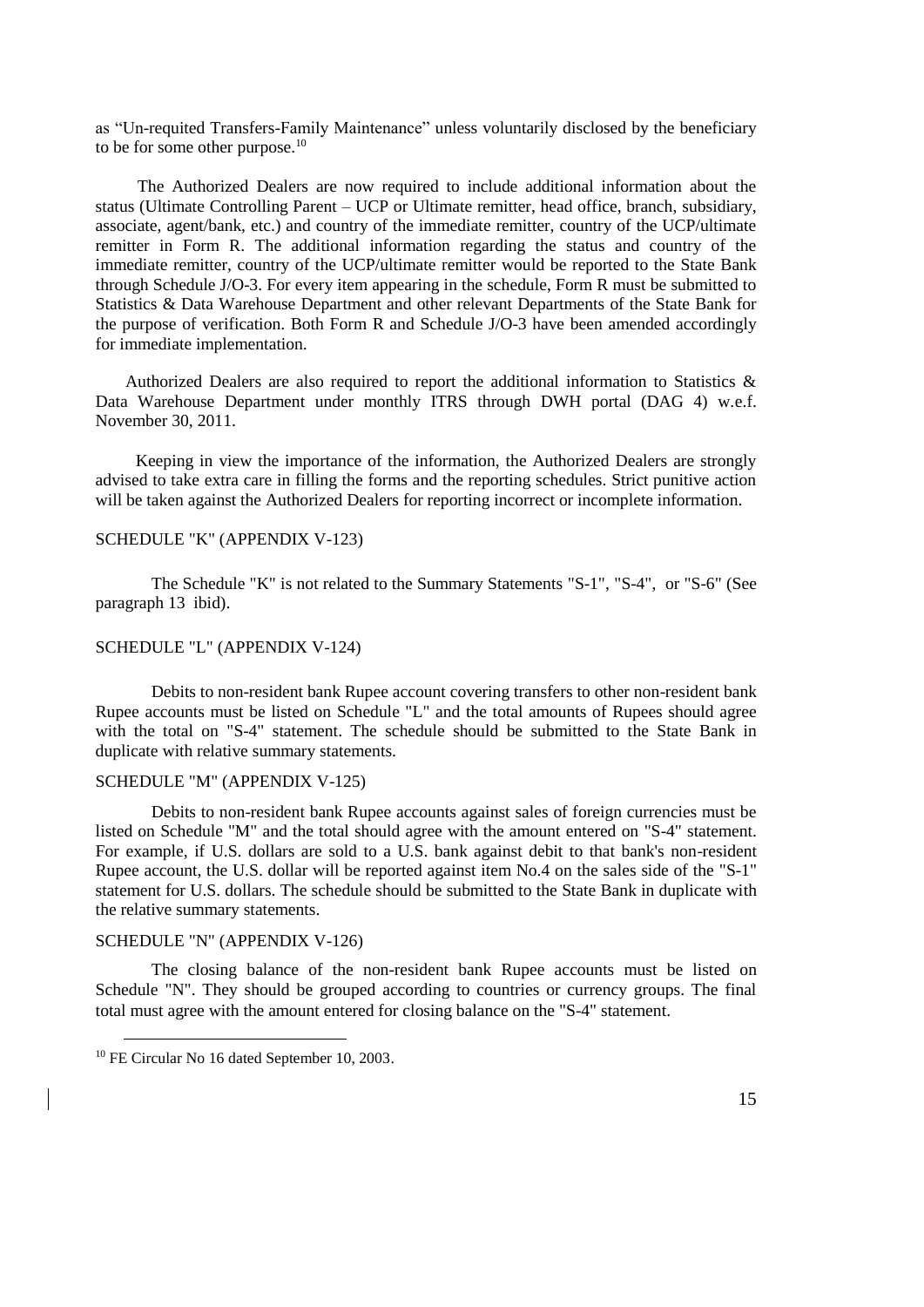### SCHEDULE ["O"](../../AppData/Local/Microsoft/Windows/Temporary%20Internet%20Files/appendix%20files/appendix%205/ap5-125.htm) [& "P"](../../AppData/Local/Microsoft/Windows/Temporary%20Internet%20Files/appendix%20files/appendix%205/ap5-126.htm) (APPENDICES [V-1](../../AppData/Local/Microsoft/Windows/Temporary%20Internet%20Files/appendix%20files/appendix%205/ap5-125.htm)27 [& V-1](../../AppData/Local/Microsoft/Windows/Temporary%20Internet%20Files/appendix%20files/appendix%205/ap5-126.htm)28)

The branches operating on Head/Principal Office/another branch account shall prepare the summary statements with the supporting schedules i.e. [A-1/O-1,](../../AppData/Local/Microsoft/Windows/Temporary%20Internet%20Files/appendix%20files/appendix%205/ap5-105.htm) [A-2/ O-2,](../../AppData/Local/Microsoft/Windows/Temporary%20Internet%20Files/appendix%20files/appendix%205/ap5-106.htm) [J/ O-3,](../../AppData/Local/Microsoft/Windows/Temporary%20Internet%20Files/appendix%20files/appendix%205/ap5-108.htm) [E-2/P-](../../AppData/Local/Microsoft/Windows/Temporary%20Internet%20Files/appendix%20files/appendix%205/ap5-109.htm)[2,](../../AppData/Local/Microsoft/Windows/Temporary%20Internet%20Files/appendix%20files/appendix%205/ap5-109.htm) [EL2/EL3-P-2,](../../AppData/Local/Microsoft/Windows/Temporary%20Internet%20Files/appendix%20files/appendix%205/ap5-130.htm) [E-3/P-3](../../AppData/Local/Microsoft/Windows/Temporary%20Internet%20Files/appendix%20files/appendix%205/ap5-110.htm) & [E-4/P-4](../../AppData/Local/Microsoft/Windows/Temporary%20Internet%20Files/appendix%20files/appendix%205/ap5-111.htm) in quadruplicate. The originals, duplicates and triplicates of these schedules, after deleting [O-1,](../../AppData/Local/Microsoft/Windows/Temporary%20Internet%20Files/appendix%20files/appendix%205/ap5-105.htm) [O-2,](../../AppData/Local/Microsoft/Windows/Temporary%20Internet%20Files/appendix%20files/appendix%205/ap5-106.htm) [O-3](../../AppData/Local/Microsoft/Windows/Temporary%20Internet%20Files/appendix%20files/appendix%205/ap5-108.htm) and similarly after deleting [P-2,](../../AppData/Local/Microsoft/Windows/Temporary%20Internet%20Files/appendix%20files/appendix%205/ap5-109.htm) [P-3](../../AppData/Local/Microsoft/Windows/Temporary%20Internet%20Files/appendix%20files/appendix%205/ap5-110.htm) & [P-4](../../AppData/Local/Microsoft/Windows/Temporary%20Internet%20Files/appendix%20files/appendix%205/ap5-111.htm) respectively, will be sent alongwith the summary statements and relevant forms to the area office of the Foreign Exchange Operations Department. The quadruplicates, after deleting [A-](../../AppData/Local/Microsoft/Windows/Temporary%20Internet%20Files/appendix%20files/appendix%205/ap5-105.htm)[1,](../../AppData/Local/Microsoft/Windows/Temporary%20Internet%20Files/appendix%20files/appendix%205/ap5-105.htm) [A-2,](../../AppData/Local/Microsoft/Windows/Temporary%20Internet%20Files/appendix%20files/appendix%205/ap5-106.htm) [J,](../../AppData/Local/Microsoft/Windows/Temporary%20Internet%20Files/appendix%20files/appendix%205/ap5-108.htm) [EL2/EL3,](../../AppData/Local/Microsoft/Windows/Temporary%20Internet%20Files/appendix%20files/appendix%205/ap5-130.htm) [E-2,](../../AppData/Local/Microsoft/Windows/Temporary%20Internet%20Files/appendix%20files/appendix%205/ap5-109.htm) [E-3](../../AppData/Local/Microsoft/Windows/Temporary%20Internet%20Files/appendix%20files/appendix%205/ap5-110.htm) and [E-4](../../AppData/Local/Microsoft/Windows/Temporary%20Internet%20Files/appendix%20files/appendix%205/ap5-111.htm) from the heading, will be sent to the office of the Authorized Dealer whose foreign currency account has been operated. The Authorized Dealer whose currency account has been operated upon will amend the Schedules [O-1,](../../AppData/Local/Microsoft/Windows/Temporary%20Internet%20Files/appendix%20files/appendix%205/ap5-105.htm) [O-2,](../../AppData/Local/Microsoft/Windows/Temporary%20Internet%20Files/appendix%20files/appendix%205/ap5-106.htm) [O-3,](../../AppData/Local/Microsoft/Windows/Temporary%20Internet%20Files/appendix%20files/appendix%205/ap5-108.htm) [P-2,](../../AppData/Local/Microsoft/Windows/Temporary%20Internet%20Files/appendix%20files/appendix%205/ap5-109.htm) [P-3](../../AppData/Local/Microsoft/Windows/Temporary%20Internet%20Files/appendix%20files/appendix%205/ap5-110.htm) and [P-4](../../AppData/Local/Microsoft/Windows/Temporary%20Internet%20Files/appendix%20files/appendix%205/ap5-111.htm) received from the branch by deleting such entries which have not been booked during the reporting period and adding those of the previous period which have been booked during this period. Particulars of such entries must be listed in full i.e. relevant form number, code number etc. The total of the amended Schedules [O-1,](../../AppData/Local/Microsoft/Windows/Temporary%20Internet%20Files/appendix%20files/appendix%205/ap5-105.htm) [O-2,](../../AppData/Local/Microsoft/Windows/Temporary%20Internet%20Files/appendix%20files/appendix%205/ap5-106.htm) [O-3](../../AppData/Local/Microsoft/Windows/Temporary%20Internet%20Files/appendix%20files/appendix%205/ap5-108.htm) will be listed on [Schedule "O"](../../AppData/Local/Microsoft/Windows/Temporary%20Internet%20Files/appendix%20files/appendix%205/ap5-125.htm) and the total of Schedules [P-2,](../../AppData/Local/Microsoft/Windows/Temporary%20Internet%20Files/appendix%20files/appendix%205/ap5-109.htm) [P-3](../../AppData/Local/Microsoft/Windows/Temporary%20Internet%20Files/appendix%20files/appendix%205/ap5-110.htm) and [P-4](../../AppData/Local/Microsoft/Windows/Temporary%20Internet%20Files/appendix%20files/appendix%205/ap5-111.htm) listed on [Schedule "P"](../../AppData/Local/Microsoft/Windows/Temporary%20Internet%20Files/appendix%20files/appendix%205/ap5-126.htm) for each branch. The aggregates of Schedules ["O"](../../AppData/Local/Microsoft/Windows/Temporary%20Internet%20Files/appendix%20files/appendix%205/ap5-125.htm) and ["P"](../../AppData/Local/Microsoft/Windows/Temporary%20Internet%20Files/appendix%20files/appendix%205/ap5-126.htm) should respectively match with item 7 of the purchases and item 8 of sales side of the Summary [Statements "S-1"](../../AppData/Local/Microsoft/Windows/Temporary%20Internet%20Files/appendix%20files/appendix%205/ap5-101.htm) and item 6 of purchases and item 7 of sales side of the Summary [Statement "S-4".](../../AppData/Local/Microsoft/Windows/Temporary%20Internet%20Files/appendix%20files/appendix%205/ap5-102.htm) In view of the extra work involved in preparation of the supporting schedules in respect of branch transactions, the Head/Principal Office may submit them to the State Bank within seven days from the date of submission of the summary statement/schedules. In other words, summary statements alongwith all schedules, other than ["O"](../../AppData/Local/Microsoft/Windows/Temporary%20Internet%20Files/appendix%20files/appendix%205/ap5-125.htm) and ["P"](../../AppData/Local/Microsoft/Windows/Temporary%20Internet%20Files/appendix%20files/appendix%205/ap5-126.htm) and their supporting Schedules [O-1,](../../AppData/Local/Microsoft/Windows/Temporary%20Internet%20Files/appendix%20files/appendix%205/ap5-105.htm) [O-2,](../../AppData/Local/Microsoft/Windows/Temporary%20Internet%20Files/appendix%20files/appendix%205/ap5-106.htm) [O-3,](../../AppData/Local/Microsoft/Windows/Temporary%20Internet%20Files/appendix%20files/appendix%205/ap5-108.htm) [P-2,](../../AppData/Local/Microsoft/Windows/Temporary%20Internet%20Files/appendix%20files/appendix%205/ap5-109.htm) [P-3](../../AppData/Local/Microsoft/Windows/Temporary%20Internet%20Files/appendix%20files/appendix%205/ap5-110.htm) and [P-4](../../AppData/Local/Microsoft/Windows/Temporary%20Internet%20Files/appendix%20files/appendix%205/ap5-111.htm) should be submitted within the existing time limit viz. 5th followed by Schedules ["O"](../../AppData/Local/Microsoft/Windows/Temporary%20Internet%20Files/appendix%20files/appendix%205/ap5-125.htm) and ["P"](../../AppData/Local/Microsoft/Windows/Temporary%20Internet%20Files/appendix%20files/appendix%205/ap5-126.htm) by the 17th.

#### SCHEDULE "R" [\(APPENDIX V-1](../../AppData/Local/Microsoft/Windows/Temporary%20Internet%20Files/appendix%20files/appendix%205/ap5-127.htm)29)

Credits to non-resident bank Rupee accounts covering transfers from other non-resident bank Rupee accounts must be listed on [Schedule "R"](../../AppData/Local/Microsoft/Windows/Temporary%20Internet%20Files/appendix%20files/appendix%205/ap5-127.htm) and the total amounts of Rupees must agree with the total on ["S-4" Statement.](../../AppData/Local/Microsoft/Windows/Temporary%20Internet%20Files/appendix%20files/appendix%205/ap5-102.htm) The schedule should be submitted to the State Bank in duplicate with the relative summary statement.

#### **8. Reporting of Imports under Loans, Credit and Grants.**

#### [SCHEDULE "LAC-NR"](../../AppData/Local/Microsoft/Windows/Temporary%20Internet%20Files/appendix%20files/appendix%205/ap5-128.htm) [\(APPENDIX V-1](../../AppData/Local/Microsoft/Windows/Temporary%20Internet%20Files/appendix%20files/appendix%205/ap5-128.htm)30)

This schedule is to be used in respect of imports under loans/aid, credits and grants where no remittances are involved. Branches of Authorized Dealers through whom transactions are processed, would submit Schedule ["LAC-NR"](../../AppData/Local/Microsoft/Windows/Temporary%20Internet%20Files/appendix%20files/appendix%205/ap5-128.htm) to the respective area office of the Foreign Exchange Operations Department alongwith the monthly Exchange returns. In addition to the Schedule ["LAC-NR"](../../AppData/Local/Microsoft/Windows/Temporary%20Internet%20Files/appendix%20files/appendix%205/ap5-128.htm) a summary statement styled ["Summary Statement—LAC-NR"](../../AppData/Local/Microsoft/Windows/Temporary%20Internet%20Files/appendix%20files/appendix%205/ap5-129.htm) [\(Appendix](../../AppData/Local/Microsoft/Windows/Temporary%20Internet%20Files/appendix%20files/appendix%205/ap5-129.htm)  [V-1](../../AppData/Local/Microsoft/Windows/Temporary%20Internet%20Files/appendix%20files/appendix%205/ap5-129.htm)31) which will be an abstract of the amount allocated, opening balance, payments i.e. utilization and closing balance at the end of each month shall be submitted by Head/Principal Offices duly supported by Schedule ["LAC-NR"](../../AppData/Local/Microsoft/Windows/Temporary%20Internet%20Files/appendix%20files/appendix%205/ap5-128.htm) wherein they will incorporate transactions of their branches as also their own. There may be instances where payments for invisible items such as bank charges, service charges etc., out of the loans/aid, credits and grants may also be involved. Such transactions shall also be incorporated in [Schedule "LAC-NR".](../../AppData/Local/Microsoft/Windows/Temporary%20Internet%20Files/appendix%20files/appendix%205/ap5-128.htm) Invisible items should, however, be listed at the end of the schedule.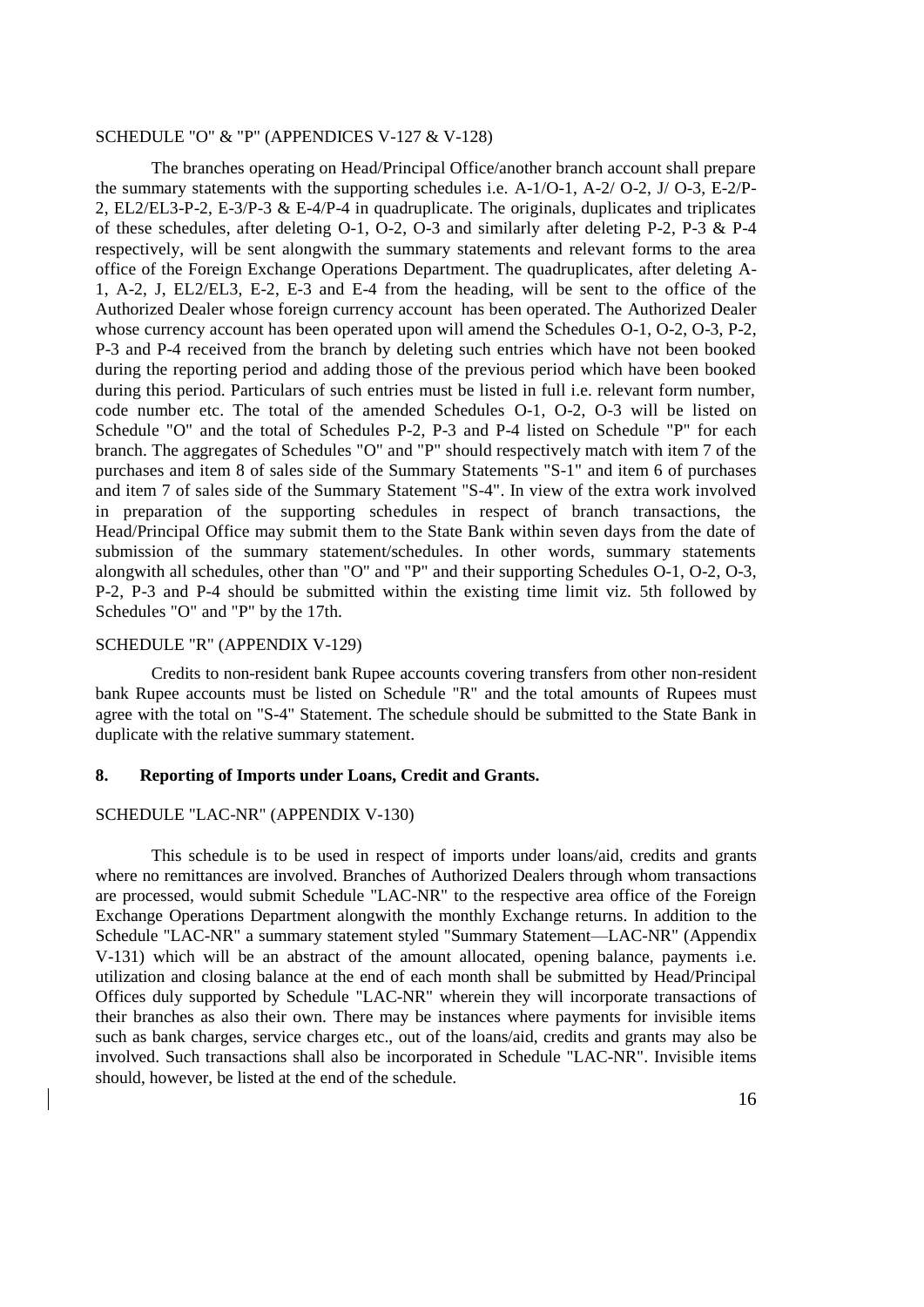### [SCHEDULES "EL2"/"EL3"](../../AppData/Local/Microsoft/Windows/Temporary%20Internet%20Files/appendix%20files/appendix%205/ap5-130.htm) [\(APPENDIX V-1](../../AppData/Local/Microsoft/Windows/Temporary%20Internet%20Files/appendix%20files/appendix%205/ap5-130.htm)32)

These schedules will be prepared in duplicate in the following manner:

- (i) [Form 'I'](../../AppData/Local/Microsoft/Windows/Updated%20FE%20Manual/appendix%20files/appendix%205/ap5-32.htm) in respect of imports under reimbursable loans and credits under which payments are first made out of Pakistan's cash resources and subsequently reimbursed by Loan/Aid giving agency shall be listed on [Schedule "EL2".](../../AppData/Local/Microsoft/Windows/Temporary%20Internet%20Files/appendix%20files/appendix%205/ap5-130.htm)
- (ii) In cases of suppliers credit under which remittance of down payment is involved, [Schedule "EL3"](../../AppData/Local/Microsoft/Windows/Temporary%20Internet%20Files/appendix%20files/appendix%205/ap5-130.htm) will be used.

As the transactions in cover of the items (i) and (ii) above effect the currency accounts, the same will be reported in the relative "S-1" statements but shall be listed separately on [Schedule "EL-2" or "EL3",](../../AppData/Local/Microsoft/Windows/Temporary%20Internet%20Files/appendix%20files/appendix%205/ap5-130.htm) as the case may be. Care should be taken to ensure that items listed on [Schedule "EL-2" or "EL3"](../../AppData/Local/Microsoft/Windows/Temporary%20Internet%20Files/appendix%20files/appendix%205/ap5-130.htm) are not listed on [Schedule "E-2".](../../AppData/Local/Microsoft/Windows/Temporary%20Internet%20Files/appendix%20files/appendix%205/ap5-109.htm)

Separate schedule should be used for each loan or credit. The name of the loan should be clearly described on the schedule in the space provided there for.

#### **9. Opening and Closing Balances.**

The opening and closing balances are to be taken from the currency accounts in the books of the Authorized Dealer. The abbreviations "Cr." or "Dr." on the summarized statements are intended to signify:

"Cr." Credit balances with agents or correspondents abroad as shown by debit balances in own books.

"Dr." Debit balances with agents or correspondents abroad as shown by credit balances in own books.

Balances of customer's foreign currency accounts should be excluded from the Authorized Dealer's balance.

#### **10. Items without Schedules**.

No schedules are needed for the following items on the various statements viz.

|         | Purchase Side<br>(Item No.) | Sales Side<br>(Item No.) |
|---------|-----------------------------|--------------------------|
| $"S-1"$ | NIL                         |                          |
| $"S-4"$ |                             |                          |
| $"S-6"$ |                             |                          |

All that is necessary is to insert one total covering the relative period.

#### **11. Foreign Currency Notes.**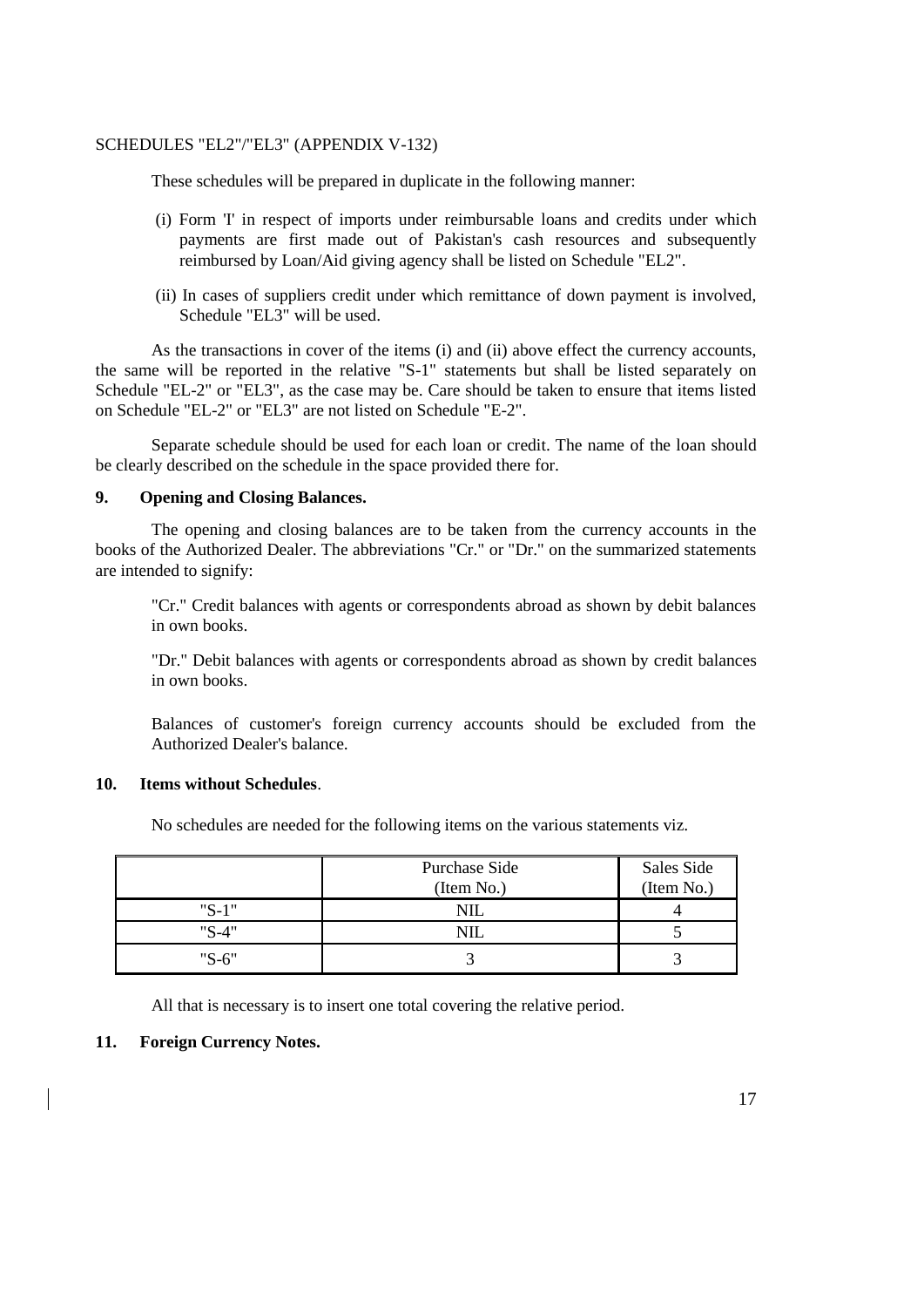Authorized Dealers must not include their holdings of foreign currency notes in the balances reported on the ["S-1"](../../AppData/Local/Microsoft/Windows/Temporary%20Internet%20Files/appendix%20files/appendix%205/ap5-101.htm) statement and they are to omit their transactions in currency notes completely except where such transactions result directly in entries in their currency accounts. Examples of these are when an Authorized Dealer imports bank or currency notes from abroad paying for them by drawing on the currency account and alternatively when an Authorized Dealer sends a bunch of currency notes abroad to be credited to its account. In the first instance the transaction should be treated as the sale of currency and reported on [Form 'M',](../../AppData/Local/Microsoft/Windows/Temporary%20Internet%20Files/appendix%20files/appendix%205/ap5-10.htm) which will be included in [Schedule "E-3".](../../AppData/Local/Microsoft/Windows/Temporary%20Internet%20Files/appendix%20files/appendix%205/ap5-110.htm) In the second case, the Authorized Dealer will report the purchase of the currency on Form ["R"](../../AppData/Local/Microsoft/Windows/Temporary%20Internet%20Files/appendix%20files/appendix%205/ap5-119.htm)[/"IRV"-](../../AppData/Local/Microsoft/Windows/Temporary%20Internet%20Files/appendix%20files/appendix%205/ap5-120.htm)Schedule "J" attached with [Statement "S-I".](../../AppData/Local/Microsoft/Windows/Temporary%20Internet%20Files/appendix%20files/appendix%205/ap5-101.htm) As a consequence of this, if a traveler obtains US\$900/- in travelers cheques and US\$100/- in currency notes as his travel quota, the transaction must be included in [Statement "S-l"](../../AppData/Local/Microsoft/Windows/Temporary%20Internet%20Files/appendix%20files/appendix%205/ap5-101.htm) as the sale of US\$900/- & the transaction of US\$100/- in notes will be reported on [Statement "S-6".](../../AppData/Local/Microsoft/Windows/Temporary%20Internet%20Files/appendix%20files/appendix%205/ap5-104.htm)

Authorized Dealers must report to the State Bank purchases and sales of foreign currency notes on the prescribed [Statement "S-6"](../../AppData/Local/Microsoft/Windows/Temporary%20Internet%20Files/appendix%20files/appendix%205/ap5-104.htm) which should be sent in duplicate duly supported with relative schedules/forms.

### **12. Method of Dispatch of Statements "S-1", "S-4" and "S-6" to the State Bank.**

When the statements are being dispatched to the SBP-Banking Services Corporation, they should be put in separate envelopes or packages i.e. the ["S-1",](../../AppData/Local/Microsoft/Windows/Temporary%20Internet%20Files/appendix%20files/appendix%205/ap5-101.htm) ["S-4"](../../AppData/Local/Microsoft/Windows/Temporary%20Internet%20Files/appendix%20files/appendix%205/ap5-102.htm) and ["S-6"](../../AppData/Local/Microsoft/Windows/Temporary%20Internet%20Files/appendix%20files/appendix%205/ap5-104.htm) statements each separately. On the outside of the envelopes or covers preferably on the back on the top left corner, the name of the Authorized Dealer, the last date of the respective period, the type of statement enclosed and the currency should be shown. Example: XYZ Bank, Period ended 30- 06-2015 ["S-1",](../../AppData/Local/Microsoft/Windows/Temporary%20Internet%20Files/appendix%20files/appendix%205/ap5-101.htm) U.S. \$.

Transactions under barter agreement expressed in foreign currencies will be reported on ["S-1" statement.](../../AppData/Local/Microsoft/Windows/Temporary%20Internet%20Files/appendix%20files/appendix%205/ap5-101.htm)

The statements ["S-1",](../../AppData/Local/Microsoft/Windows/Temporary%20Internet%20Files/appendix%20files/appendix%205/ap5-101.htm) ["S-4"a](../../AppData/Local/Microsoft/Windows/Temporary%20Internet%20Files/appendix%20files/appendix%205/ap5-102.htm)nd ["S-6"](../../AppData/Local/Microsoft/Windows/Temporary%20Internet%20Files/appendix%20files/appendix%205/ap5-104.htm) should be made as on the last day of each month. They should reach the SBP-Banking Services Corporation/State Bank at the latest by the 3rd of the following month to which they relate from the branches and by the 5<sup>th</sup> from the Head Offices of Authorized Dealers. However, as the various statements are to be sent in separate covers, those statements which are completed earlier may be sent immediately without waiting for others which may still be under preparation.

#### **13. Operations on Private Non-Resident Rupee Accounts.**

Authorized Dealers must submit on [Schedule "K"](../../AppData/Local/Microsoft/Windows/Temporary%20Internet%20Files/appendix%20files/appendix%205/ap5-121.htm) a return of operations on private non-resident Rupee accounts (i.e. other than Rupee accounts of non-resident banks which are reported on ["S-4" statement\)](../../AppData/Local/Microsoft/Windows/Temporary%20Internet%20Files/appendix%20files/appendix%205/ap5-102.htm) on quarterly basis reaching the area office of the Foreign Exchange Operations Department by the 12th April, 12th July, 12th October & 12th January. Only totals for all such accounts of credits and debits passed during the period and of the balances are required. Total amounts of debits and credits given on [Schedule "K"](../../AppData/Local/Microsoft/Windows/Temporary%20Internet%20Files/appendix%20files/appendix%205/ap5-121.htm) must agree with the aggregate amounts of [Forms A-7](../../AppData/Local/Microsoft/Windows/Temporary%20Internet%20Files/appendix%20files/appendix%205/ap5-9.htm) enclosed with the schedule. [Schedule "K"](../../AppData/Local/Microsoft/Windows/Temporary%20Internet%20Files/appendix%20files/appendix%205/ap5-121.htm) consists of following categories:

> i) Private Non-Resident Rupee Account of Indian nationals other than Banks Branches and Correspondents.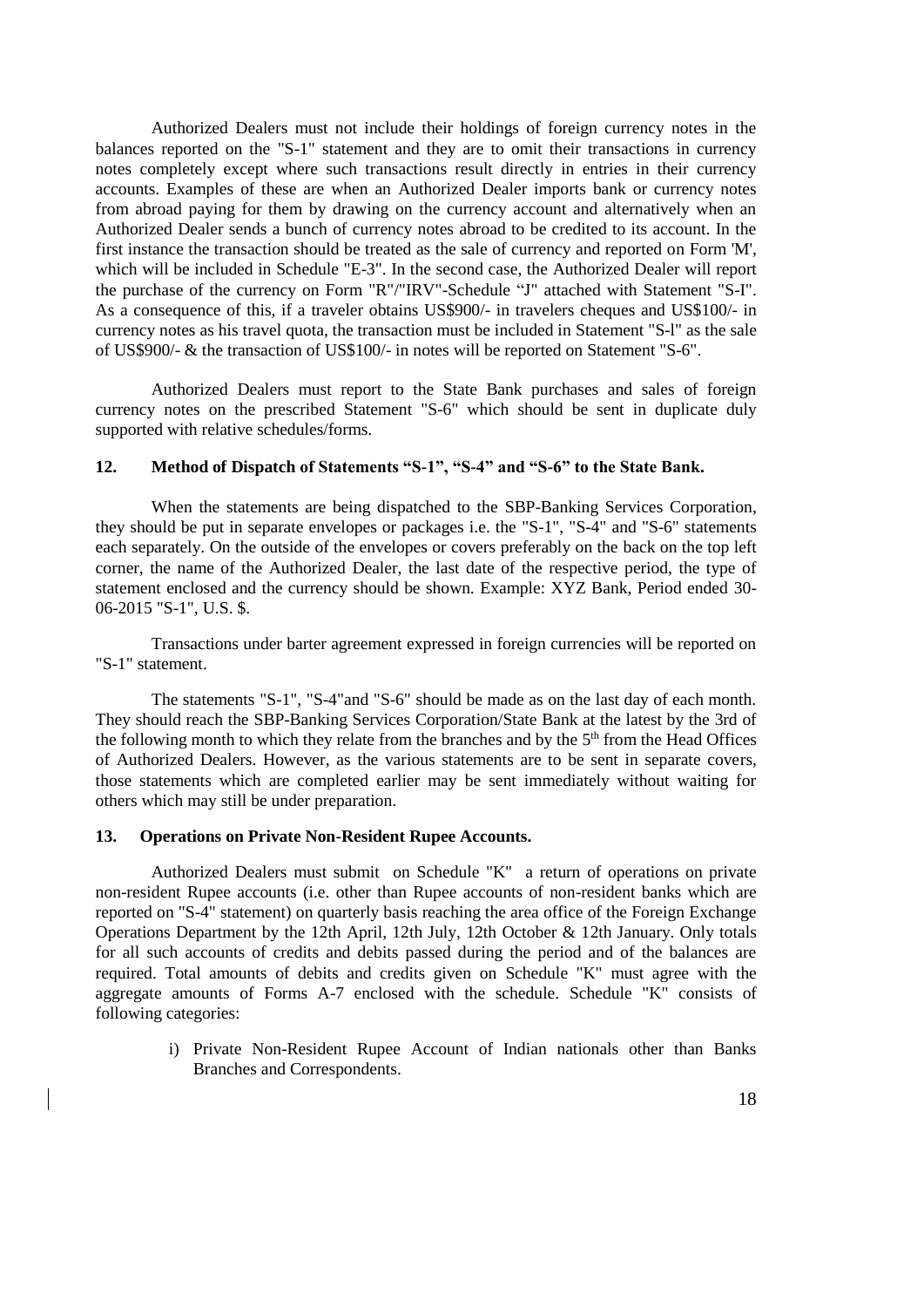ii) Private Non-Resident Rupee Account of Non-Indian nationals excluding Banks Branches and Correspondents.

#### **14. Record of Exchange Position.**

Authorized Dealers are required to maintain record of their exchange position in each currency in which they maintain an account as at the close of business in the prescribed form [\(Appendix V-1](../../AppData/Local/Microsoft/Windows/Temporary%20Internet%20Files/appendix%20files/appendix%205/ap5-131.htm)33). The Exchange position performa has been drawn up to suit the different types of book keeping used in different banks and in some cases some of the items will not be required. The main items which may cause some difficulty are explained below. In the event of any further difficulty being encountered, the Authorized Dealers should refer the matter to the State Bank.

#### (i) OUTWARD BILLS PURCHASED (TEMPORARY ACCOUNT).

Banks have different methods of entering bills purchased. Some banks enter these immediately into their currency account, in which case this item will not be required. On the other hand some banks debit their bills purchased to a temporary suspense account and transfer to their currency account at the estimated time when the bill is payable. In the Exchange position, the total in the suspense account must be entered under this heading.

### (ii) BILLS NEGOTIATED ABROAD CHARGED TO ACCOUNT AND RESPONDED TO BUT NO SALES SHOWN IN EXCHANGE POSITION.

This is intended to cover bills which have been received after negotiation abroad, entered into the currency account but not taken up by the customers, when the person who has had the relative credit opened covers the requirements by a forward purchase of currency. The amount of such bills should be shown under the heading in order to off-set the effect of outstanding forward sales included on the sales side on the final position.

### (iii) PROCEEDS OF BILLS: SALES BOOKED BUT NOT CREDITED IN LOCAL BOOKS.

This item is intended for those banks who have to remit currency to their agents and who have booked the sale but have not entered the amount in their currency accounts. For example suppose that a bank in Karachi has to remit the proceeds of a Sterling bill to its London correspondent; if the sale has been booked but owing to one reason or the other it has not been able to pass entries in its books or issue the advice, then the amount must be shown here. Again some banks if they issue drafts do not credit their currency accounts until such estimated time as their correspondents will receive the advice of issue, the amount is held in a suspense account in the interval. Such amounts must be shown under this heading.

(iv) FOREIGN CURRENCY BILLS, MAIL TRANSFERS AND TELEGRAPHIC TRANSFERS PAYABLE.